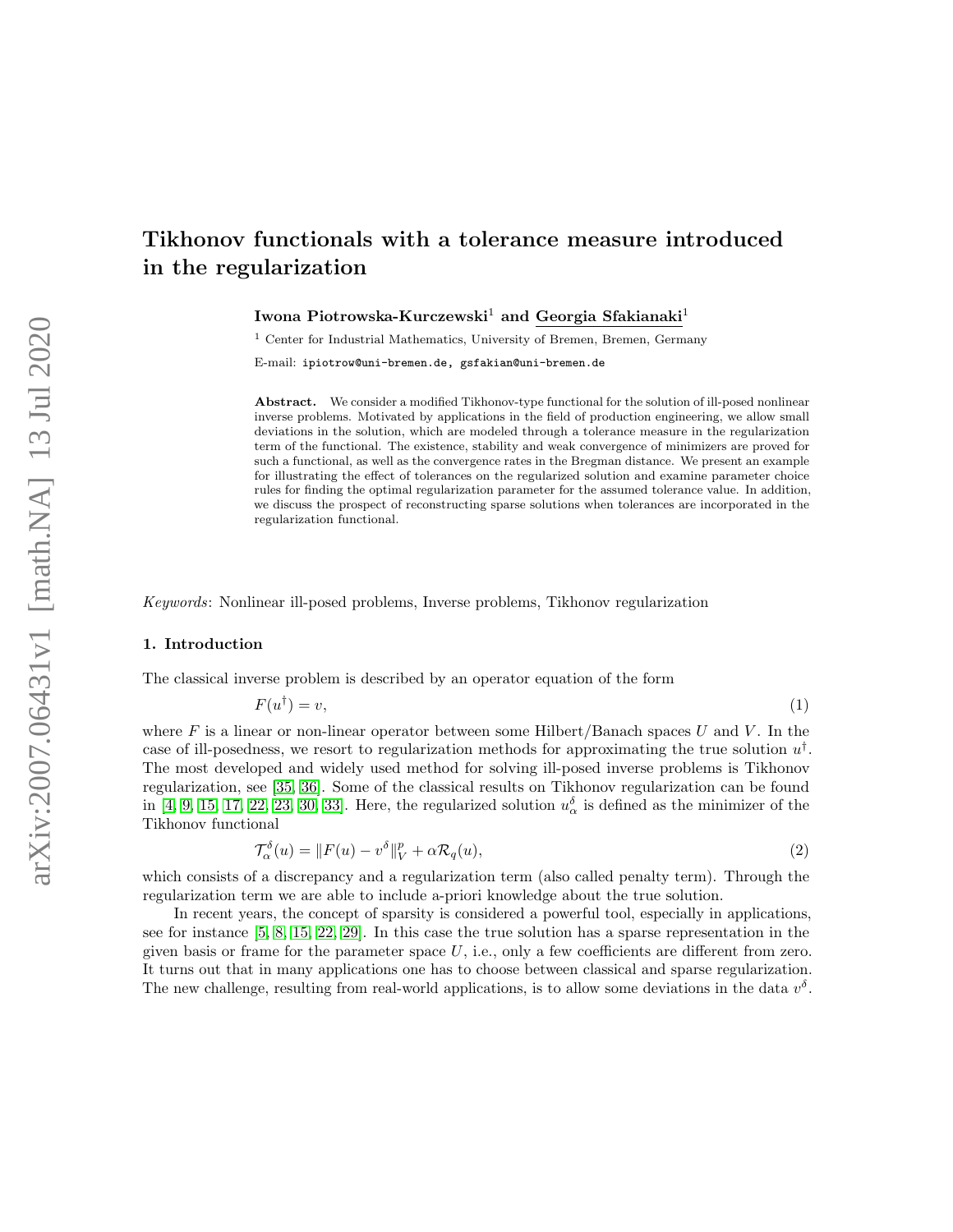In [\[11\]](#page-21-8) Tikhonov functionals incorporating tolerances in the discrepancy term were studied for the solution of inverse problems. The authors proposed an altered Tikhonov functional of the form

$$
\mathcal{T}_{\alpha,\varepsilon}^{\delta}(u) = ||d_{\varepsilon} \left( F(u) - v^{\delta} \right) ||_{V}^{p} + \alpha \mathcal{R}_{q}(u), \tag{3}
$$

where  $d_{\varepsilon}(\cdot)$  denotes the  $\varepsilon$ -insensitive distance  $d_{\varepsilon}(\cdot) = \max\{|\cdot| - \varepsilon, 0\}$ . This approach makes sense, e.g., in production engineering. In the case of surface treatment, tolerances for the quality of the end product or for the measurement accuracy are often specified. These methods have been successfully applied to the problem of process design in micro production and applications in image processing. In addition to the original reference, we refer the user to [\[12\]](#page-21-9) and [\[13\]](#page-21-10), too. For linear operators the case  $\varepsilon > 0$  and  $p = q = 1$  is a generalization of Support Vector Regression (SVR) which can be used for treating ill-posed inverse problems, see for instance [\[34\]](#page-22-5). Furthermore, in [\[24\]](#page-21-11) a rigorous analysis incorporating discrepancy terms with tolerance for solving linear integral equations was presented, under a semi-discrete setting in reproducing kernel Hilbert spaces (RKHS).

Inspired by the great potential of such approaches in applications, in our work we examine the effect of tolerances in the regularization term of Tikhonov functionals. Including these inside the penalty term means that the solution will eventually lie inside a confidence interval. An application of interest is the development of new structural materials. In this case, the goal is to find appropriate values for a set of production parameters, like chemical composition, heating or cooling, to finally obtain materials satisfying certain properties. The desired properties of the new materials are given in the form of intervals, or in the form of a so-called performance profile, for further reading refer to [\[27\]](#page-21-12).

# 1.1. Regularization functional with tolerances

As discussed in the introduction, the *ε-insensitive function*  $d_{\varepsilon}$  comes from the theory of SVR, for further reading see [\[24,](#page-21-11) [32,](#page-22-6) [37\]](#page-22-7), and was first introduced by Cortes and Vapnik in [\[7\]](#page-21-13). For a given  $\varepsilon \geq 0$  the function  $d_{\varepsilon}: \mathbb{R} \to \mathbb{R}$  is defined as

<span id="page-1-0"></span>
$$
d_{\varepsilon}(x) := |x|_{\varepsilon} = \max\{|x| - \varepsilon, 0\}.
$$
\n<sup>(4)</sup>

In Figure [1a,](#page-2-0)  $d_{\varepsilon}$  as given in [\(4\)](#page-1-0) is plotted in comparison to the absolute value function while Figure [1b](#page-2-1) shows their subdifferentials. In the following, we often use the term *tolerance function* when referring to the  $\varepsilon$ -insensitive function. Two analogous definitions are used within this work which differ in  $\varepsilon$  being a sequence or a function. We follow the definition in [\[11,](#page-21-8) Definition 1] and define the  $\varepsilon$ -insensitive modulus  $d_{\varepsilon,n}$ .

<span id="page-1-3"></span>**Definition 1** ( $\varepsilon$ -modulus function). For  $0 < \varepsilon \in \mathbb{R}^n$  we define the  $\varepsilon$ -insensitive modulus  $d_{\varepsilon,n}:\mathbb{R}^n\to\mathbb{R}^n$  component wise as

<span id="page-1-1"></span>
$$
d_{\varepsilon,n}(x)_i := d_{\varepsilon_i}(x_i), \quad i = 1, \dots, n. \tag{5}
$$

For  $\varepsilon : \Omega \to \mathbb{R}^n$ , with  $0 < \varepsilon \in L_q(\Omega)^n$  we define the  $\varepsilon$ -insensitive modulus function  $d_{\varepsilon,\Omega} : L_q(\mathbb{R}^n) \to$  $L_q(\mathbb{R}^n)$  by

<span id="page-1-2"></span>
$$
d_{\varepsilon,\Omega}(f)(\cdot) := d_{\varepsilon,n}(f(\cdot)).\tag{6}
$$

For simplicity of notation, we write  $d_{\varepsilon}$  for all cases. In both definitions given in [\(5\)](#page-1-1) and [\(6\)](#page-1-2) the equation [\(4\)](#page-1-0) is applied point-wise. Analogously using the Definition [1](#page-1-3) point-wise in the  $L_q$ -induced norm we obtain a distance function in  $L_q(\Omega)$  space.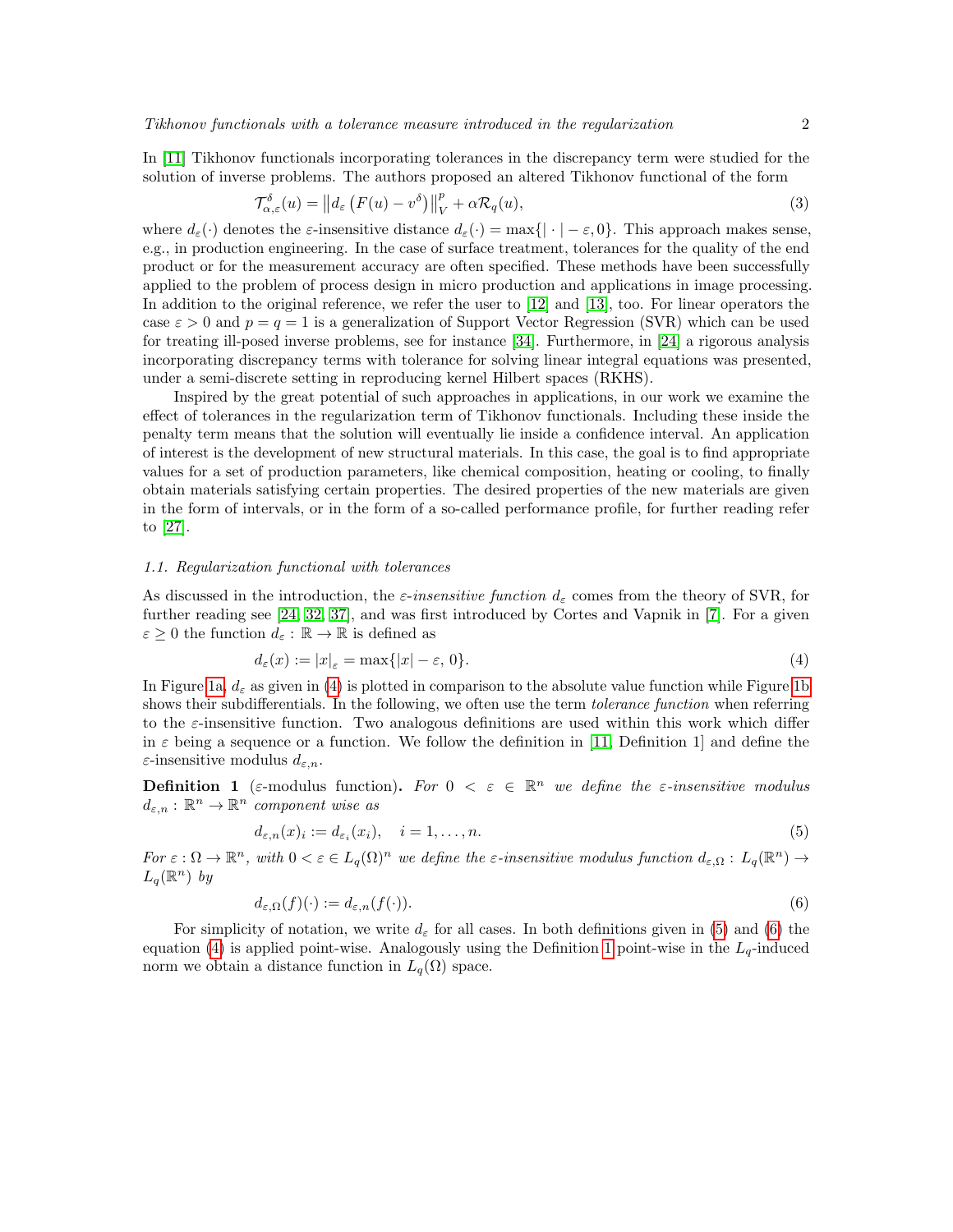<span id="page-2-0"></span>

<span id="page-2-1"></span>**Figure 1.** The tolerance function  $d_{\varepsilon}(x) = |x|_{\varepsilon}$  in comparison with the absolute value |x| for  $x \in \mathbb{R}$  and  $\varepsilon > 0$  in (a), and their subdifferentials in (b).

**Definition 2** ( $L_{q,\varepsilon}$ -insensitive measure). Let  $\Omega \subset \mathbb{R}^n$  be a bounded and closed and let  $\varepsilon \in L_q(\Omega)$ . The  $L_{q,\varepsilon}$ -insensitive measure is denoted via

$$
||u|L_q(\Omega)||_{\varepsilon} = ||u||_{L_{q,\varepsilon}} = ||u||_{q,\varepsilon} := \left(\int_{\Omega} d_{\varepsilon}(u(x))^q dx\right)^{\frac{1}{q}}.
$$
\n(7)

Our definition agrees with the one given in [\[11\]](#page-21-8), and for the case of  $L_q(\mathbb{R}^n)$  we further have to assume that  $\varepsilon$  is bounded. For notational simplicity of our subsequent analysis,  $\|\cdot\|_{L_{q,\varepsilon}}$  will often be denoted by  $\lVert \cdot \rVert_{q,\varepsilon}$ .

In regularization methods we often assume a reference solution which is included in the penalty term as a-priori information on the true solution of the problem. Denoting with  $u^* \in L_q(\Omega)$  the reference solution and assuming including the tolerances, our penalty term is of the form

<span id="page-2-3"></span>
$$
\mathcal{R}_{q,\varepsilon}(u) := \|u - u^*\|_{q,\varepsilon}^q = \int_{\Omega} \left( \max\left\{|u(x) - u^*(x)| - \varepsilon, 0\right\} \right)^q dx, \tag{8}
$$

where  $1 \le q \le 2$  and  $\Omega$  bounded set in  $\mathbb{R}^n$ . Since  $u^*$  does not affect our theoretical analysis, for simplicity, we assume it to be zero and we only consider it later in our numerical results.

The functional  $\mathcal{R}_{q,\varepsilon}$  is weakly lower semi-continuous and fulfills the following inequalities

<span id="page-2-2"></span>
$$
||u||_{L_{q,\varepsilon}} \le ||u||_{L_q},\tag{9}
$$

$$
||u||_{L_q} \le ||u||_{L_{q,\varepsilon}} + ||\varepsilon||_{L_q}, \tag{10}
$$

which have been proved in [\[11\]](#page-21-8). Furthermore,  $\mathcal{R}_{q,\varepsilon}$  is continuous, convex for  $q \geq 1$ , whereas for  $q > 1$ is strictly convex. By [\(9\)](#page-2-2) it is obvious that  $d_{\varepsilon}(u) \in L_q(\Omega)$  and, therefore,  $\mathcal{R}_{q,\varepsilon}$  is well defined.

**Proposition 3.** Let  $\varepsilon \in L_q(\Omega)$  for  $1 \leq q \leq 2$ . The regularization functional  $\mathcal{R}_{q,\varepsilon}(u)$  given by [\(8\)](#page-2-3) is coercive.

*Proof.* This follows directly from the inequality [\(9\)](#page-2-2) since taking  $||u||_{L_q} \to \infty$  leads to the conclusion that  $\mathcal{R}_{q,\varepsilon}(u) = ||u||_{L_{q,\varepsilon}}^q \to \infty$ .  $\Box$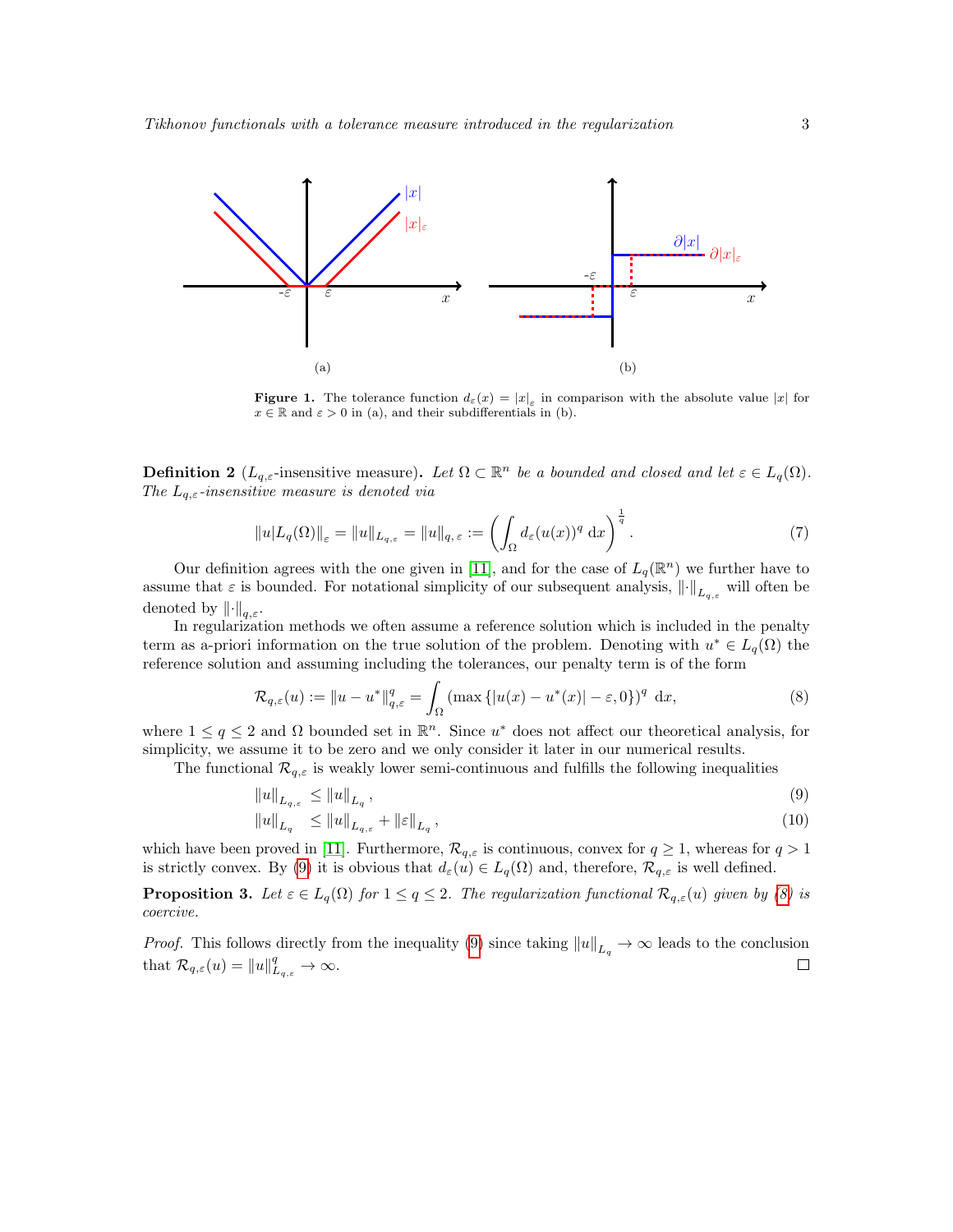#### 1.2. Tikhonov functional with tolerance in regularization term

Assuming  $U = L_q(\Omega)$  over a bounded set  $\Omega \subset \mathbb{R}^n$  and V to be a reflexive Banach space, we consider an altered Tikhonov functional including the tolerance function described in the previous section in the regularization term, that is

<span id="page-3-1"></span>
$$
\mathcal{J}_{\alpha,\varepsilon}^{\delta}(u) := \left\| F(u) - v^{\delta} \right\|_{V}^{p} + \alpha \mathcal{R}_{q,\varepsilon}(u). \tag{11}
$$

Here  $F : dom(F) \subset U \to V$  is a nonlinear operator between U and V and the noisy data  $v^{\delta} = v + n(\delta)$  are created with additive noise with level noise  $\delta > 0$  and are such that  $||v - v^{\delta}||_V \leq \delta$ . The regularization term  $\mathcal{R}_{q,\varepsilon}: U \to \mathbb{R}_+$  for  $1 \leq q \leq 2$  includes the tolerance  $\varepsilon$  and is given by [\(8\)](#page-2-3). We aim at investigating the analytical properties of minimizers  $u_{\alpha,\varepsilon}^{\delta}$ . Moreover, we examine the connection between tolerances in parameter space and sparsity regularization. The following assumption remains valid throughout the paper.

- **Assumption 4.** (i) Let F : dom(F)  $\subset U \to V$  be weakly sequentially closed with respect to the weak topology on U.
- (ii) The set  $\mathcal{D} := \text{dom}(F) \cap \text{dom}(\mathcal{R}_{q,\varepsilon})$  is non-empty. Note that this assumption implies that  $\mathcal{R}_{q,\varepsilon}$ is proper.

Furthermore, in the proofs of convergence and convergence rates of the minimizers of  $\mathcal{J}_{\alpha,\varepsilon}^{\delta}$ , we use the concept of an  $\mathcal{R}_{(.)}$ -minimizing solution.

**Definition 5** ( $\mathcal{R}$ -minimizing solution). The element  $u^{\dagger} \in U$  is called an  $\mathcal{R}$ -minimizing solution, if  $F(u^{\dagger}) = v$  and  $\mathcal{R}(u^{\dagger}) = \min_{u \in U} {\{\mathcal{R}(u) : F(u) = v\}}.$ 

# 2. Well-posedness

We begin with the existence of minimizers  $u^{\delta}_{\alpha,\varepsilon} := \arg \min \mathcal{J}^{\delta}_{\alpha,\varepsilon}$ . Then, we continue with results on the stability of minimizers i.e., we prove that the minimizer depends continuously on the data. In the following results we use the next lemma which can be found in [\[15\]](#page-21-2).

<span id="page-3-0"></span>**Lemma 6.** Let  $\{u_k\}_{k\in\mathbb{N}}\subset \text{dom}(F)$ . Assume that  $\varepsilon>0$  is fixed,  $\{v_k\}_{k\in\mathbb{N}}\subset V$  is a bounded sequence in V and that there exist  $\alpha > 0$  and  $M > 0$  such that  $\mathcal{J}_{\alpha,\varepsilon}^{v_k}(u_k) < M$ , for all  $k \in \mathbb{N}$ . Then, there exist  $\tilde{u} \in \text{dom}(F)$  and a subsequence  $\{u_{k_j}\}_{j\in\mathbb{N}}$  such that  $u_{k_j} \to \tilde{u}$  and  $F(u_{k_j}) \to F(\tilde{u})$ .

*Proof.* The proof of this Lemma is omitted as it follows with similar steps as in [\[15,](#page-21-2) Lemma 4].  $\Box$ 

In the theorems, we closely follow the concept in [\[15\]](#page-21-2) and [\[23\]](#page-21-5) and prove them for our Tikhonov functional with tolerances incorporated in the regularization term.

**Theorem 7** (Existence). Assume that  $\varepsilon > 0$  is fixed. For  $\alpha > 0$  and for every  $v^{\delta} \in V$  the functional  $\mathcal{J}_{\alpha,\varepsilon}^{\delta}$  has a minimizer  $u_{\alpha,\varepsilon}^{\delta}$  in  $\mathcal{D}$ .

*Proof.* Let  $\{u_k\}_{k\in\mathbb{N}}$  satisfy  $\lim_{k\to\infty} \mathcal{J}_{\alpha,\varepsilon}^{\delta}(u_k) = \inf \{\mathcal{J}_{\alpha,\varepsilon}^{\delta}(u) : u \in D\}$ . From Lemma [6,](#page-3-0) there exists a subsequence  $\{u_{k_j}\}_{j\in\mathbb{N}}$  weakly converging to some  $\tilde{u} \in \text{dom}(F)$  such that  $F(u_{k_j}) \to F(\tilde{u})$ . From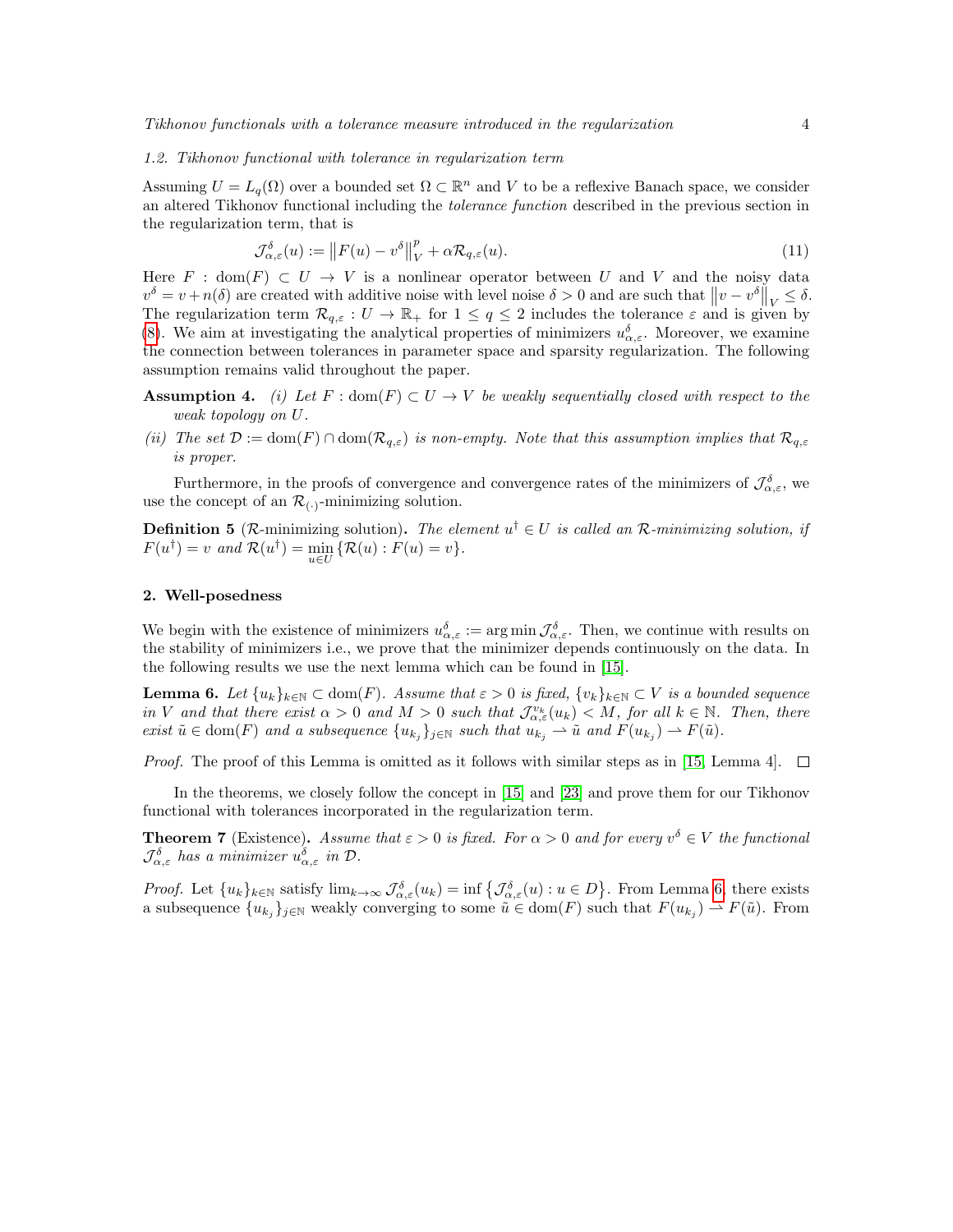the weak lower semi-continuity of  $\mathcal{R}_{q,\varepsilon}$  and  $\|\cdot\|_V^p$  and the fact that F is weakly sequentially closed it follows that

$$
\mathcal{J}_{\alpha,\varepsilon}^{\delta}(\tilde{u}) \leq \liminf_{j \to \infty} \|F(u_{k_j}) - v^{\delta}\|^p + \alpha \liminf_{j \to \infty} \mathcal{R}_{q,\varepsilon}(u_{k_j})
$$
  

$$
\leq \liminf_{j \to \infty} \left\{ \|F(u_{k_j}) - v^{\delta}\|^p + \alpha \mathcal{R}_{q,\varepsilon}(u_{k_j}) \right\}
$$
  

$$
\leq \limsup_{j \to \infty} \mathcal{J}_{\alpha,\varepsilon}^{\delta}(u_{k_j}), \quad \forall u \in \text{dom}(F).
$$

Therefore,  $\mathcal{J}_{\alpha,\varepsilon}^{\delta}(\tilde{u}) \leq \mathcal{J}_{\alpha,\varepsilon}^{\delta}(u)$  for any  $u \in \text{dom}(F)$ , which means that  $u_{\alpha,\varepsilon}^{\delta} := \tilde{u} \in \text{dom}(F)$  is a minimizer of  $\mathcal{J}_{\alpha,\varepsilon}^{\delta}$ .

**Notation.** If any of the ingredients  $v^{\delta}, \alpha, \varepsilon$  is taken as a (sub)sequence, the functional will be denoted including the respective (sub)sequence in its shorthand notation, e.g., given a sequence of noisy data  $v_k$ , we will write  $\mathcal{J}_{\alpha,\varepsilon}^{v_k}$  for denoting the functional  $\mathcal{J}_{\alpha,\varepsilon}^{v_k}(u) := ||F(u) - v_k||_V^p + \alpha \mathcal{R}_{q,\varepsilon}(u)$ .

The next theorem concerns the stability of minimizers of  $\mathcal{J}^{\delta}_{\alpha,\varepsilon}$ , namely, for fixed  $\alpha > 0$  we prove that the minimizer  $u_{\alpha,\varepsilon}^{\delta}$  depends continuously on  $v^{\delta}$ .

**Theorem 8** (Stability for fixed  $\varepsilon > 0$ ). Assume  $\alpha > 0$  and  $\varepsilon > 0$  fixed. Let  $\{v_k\}_{k \in \mathbb{N}} \subset V$  converge to some  $v^{\delta} \in V$  and let

$$
u_k \in \arg\min \{ \mathcal{J}_{\alpha,\varepsilon}^{v_k}(u) : u \in \mathcal{D} \}.
$$

Then, there exist a subsequence  $\{u_{k_j}\}_{j\in\mathbb{N}}$  which converges weakly to a minimizer  $u^{\delta}_{\alpha,\varepsilon}$  of the functional  $\mathcal{J}_{\alpha,\varepsilon}^{\delta}$ . Moreover, we have that  $\mathcal{R}_{q,\varepsilon}(u_{k_j}) \to \mathcal{R}_{q,\varepsilon}(u_{\alpha,\varepsilon}^{\delta})$ .

Proof. Since  $u_k$  is a sequence of minimizers of  $\mathcal{J}_{\alpha,\varepsilon}^{v_k}$ , it holds that  $\mathcal{J}_{\alpha,\varepsilon}^{v_k}(u_k) \leq \mathcal{J}_{\alpha,\varepsilon}^{v_k}(u)$  for any  $u \in \mathcal{D}$ . From Lemma [6,](#page-3-0) there exists a subsequence  $\{u_{k_j}\}_{j\in\mathbb{N}}$  weakly converging to some  $\tilde{u} \in \text{dom}(F)$  such that  $F(u_{kj}) \rightharpoonup F(\tilde{u})$ . Moreover, from the weak lower semi-continuity of  $\lVert \cdot \rVert_V^p$  and  $\mathcal{R}_{q,\varepsilon}$  there holds

$$
\left\|F(\tilde{u}) - v^{\delta}\right\|_{V}^{p} \le \liminf_{j \to \infty} \left\|F(u_{k_{j}}) - v_{k_{j}}\right\|_{V}^{p} \quad \text{and} \quad \mathcal{R}_{q,\varepsilon}(\tilde{u}) \le \liminf_{j \to \infty} \mathcal{R}_{q,\varepsilon}(u_{k_{j}}). \tag{12}
$$

Combining the above, we get

<span id="page-4-0"></span>
$$
\mathcal{J}_{\alpha,\varepsilon}^{\delta}(\tilde{u}) \leq \liminf_{j \to \infty} \|F(u_{k_j}) - v_{k_j}\|_{V}^{p} + \alpha \liminf_{j \to \infty} \mathcal{R}_{q,\varepsilon}(u_{k_j})
$$
\n
$$
\leq \liminf_{j \to \infty} \left\{ \|F(u_{k_j}) - v_{k_j}\|_{V}^{p} + \alpha \mathcal{R}_{q,\varepsilon}(u_{k_j}) \right\}
$$
\n
$$
= \liminf_{j \to \infty} \mathcal{J}_{\alpha,\varepsilon}^{v_{k_j}}(u_{k_j}).
$$
\n(13)

On the other hand, for any  $u \in \mathcal{D}$ , we see that

<span id="page-4-1"></span>
$$
\mathcal{J}_{\alpha,\varepsilon}^{\delta}(u) = \lim_{k \to \infty} \mathcal{J}_{\alpha,\varepsilon}^{v_k}(u) \ge \limsup_{j \to \infty} \mathcal{J}_{\alpha,\varepsilon}^{v_{k_j}}(u_{k_j}) \ge \liminf_{j \to \infty} \mathcal{J}_{\alpha,\varepsilon}^{v_{k_j}}(u_{k_j}).
$$
\n(14)

From [\(13\)](#page-4-0) and [\(14\)](#page-4-1) we conclude that  $\mathcal{J}^{\delta}_{\alpha,\varepsilon}(\tilde{u}) \leq \mathcal{J}^{\delta}_{\alpha,\varepsilon}(u)$  for any  $u \in \mathcal{D}$ , that is,  $u^{\delta}_{\alpha,\varepsilon} := \tilde{u}$  is a minimizer of  $\mathcal{J}_{\alpha,\varepsilon}^{\delta}$ . Moreover, the weak lower semi-continuity of  $\lVert \cdot \rVert_V^p$  and  $\mathcal{R}_{q,\varepsilon}$  implies that  $\mathcal{R}_{q,\varepsilon}(u_{k_j}) \to \mathcal{R}_{q,\varepsilon}(u_{\alpha,\varepsilon}^{\delta}).$  $\Box$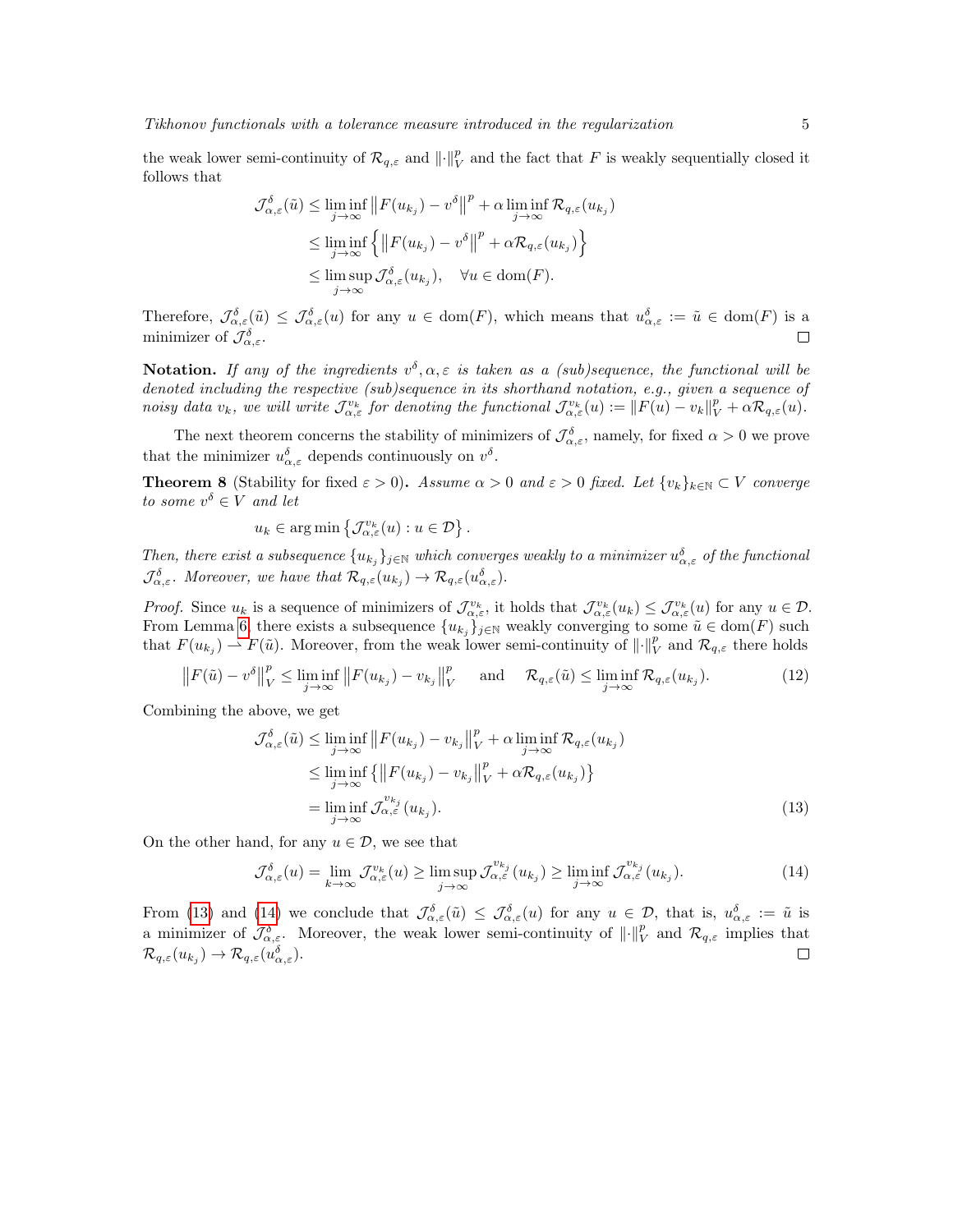**Remark 9.** In [\[15,](#page-21-2) Proposition 6], the authors additionally to  $\mathcal{R}_q(u_{k_j}) \to \mathcal{R}_q(u_{\alpha}^{\delta})$  prove that  $\mathcal{R}_q(u_{k_j}-u_{\alpha}^{\delta})\to 0$  for their functional  $\mathcal{R}_q$ . In our case, such a result cannot be inferred as weak convergence is not preserved under the nonlinearity of  $d_{\varepsilon}$ . That is, assuming  $u_k \to u_{\alpha,\varepsilon}^{\delta}$  we cannot prove that  $\mathcal{R}_{q,\varepsilon}(u_{k_j}-u_{\alpha,\varepsilon}^{\delta})\to 0$ . In order to obtain norm convergence, one can further assume  $d_\varepsilon(u_k) \rightharpoonup d_\varepsilon(u_{\alpha,\varepsilon}^\delta).$  However, we choose not to make this additional assumption as it is quite restrictive.

**Theorem 10** (Weak convergence for fixed  $\varepsilon > 0$ ). Let  $\varepsilon > 0$  be fixed. Assume that  $F(u) = v$  attains a solution in dom $(\mathcal{R}_{q,\varepsilon})$  and that  $\alpha:(0,\infty)\to(0,\infty)$  satisfies

$$
\alpha(\delta) \to 0
$$
 and  $\frac{\delta^p}{\alpha(\delta)} \to 0$ , as  $\delta \to 0$ .

Let  $\delta_k \to 0$  and let  $v_k \in V$  satisfy  $\|v - v_k\| \leq \delta_k$ . Moreover, let  $\alpha_k := \alpha(\delta_k)$  and

$$
u_k \in \arg\min \left\{ \mathcal{J}_{\alpha_k,\varepsilon}^{v_k}(u) : u \in \mathcal{D} \right\}.
$$

Then, there exist an  $\mathcal{R}_{q,\varepsilon}$ -minimizing solution  $u^{\dagger}$  of  $F(u) = v$  and a subsequence  $\{u_{k_j}\}_{j\in\mathbb{N}}$  with  $\mathcal{R}_{q,\varepsilon}(u_{k_j}) \to \mathcal{R}_{q,\varepsilon}(u^{\dagger}).$ 

*Proof.* Let  $\tilde{u} \in \text{dom}(\mathcal{R}_{q,\varepsilon})$  be any solution of  $F(\tilde{u}) = v$ . From the definition of  $u_k$  it follows that

$$
\mathcal{J}_{\alpha,\varepsilon}^{v_k}(u_k) = ||F(u_k) - v_k||_V^p + \alpha_k \mathcal{R}_{q,\varepsilon}(u_k) \leq \delta_k^p + \alpha_k \mathcal{R}_{q,\varepsilon}(\tilde{u}).
$$

It can be easily seen that  $||F(u_k) - v_k||_V^p \leq \mathcal{J}_{\alpha,\varepsilon}^{v_k}(u_k) \leq \delta_k^p + \alpha_k \mathcal{R}_{q,\varepsilon}(\tilde{u})$  and together with the assumptions on  $\alpha_k$  and  $\delta_k$ , we conclude that  $||F(u_k) - v_k||_V \to 0$ . For the penalty term we have  $\mathcal{R}_{q,\varepsilon}(u_k) \leq \frac{\delta_k^p}{\alpha_k} + \mathcal{R}_{q,\varepsilon}(\tilde{u})$  which yields

<span id="page-5-0"></span>
$$
\limsup_{k \to \infty} \mathcal{R}_{q,\varepsilon}(u_k) \le \mathcal{R}_{q,\varepsilon}(\tilde{u}),\tag{15}
$$

when using the definition of the limit superior. Let  $\alpha_{\text{max}} := \max{\{\alpha_k : k \in \mathbb{N}\}}$ , from the previous inequality there exists  $M > 0$  such that

$$
\limsup_{k \to \infty} \left\{ \left\| F(u_k) - v_k \right\|_V^p + \alpha_{\max} \mathcal{R}_{q,\varepsilon}(u_k) \right\} \le M < \infty, \ \forall k \in \mathbb{N}.
$$

Therefore, Lemma [6](#page-3-0) guarantees the existence of a subsequence  $\{u_{k_j}\}_{j\in\mathbb{N}}$  and some  $u^{\dagger} \in \text{dom}(F)$ such that  $u_{k_j} \rightharpoonup u^{\dagger}$  and  $F(u_{k_j}) \rightharpoonup F(u^{\dagger})$ . Since

$$
\left\|F(u_{k_j}) - v\right\|_V = \left\|F(u_{k_j}) - v_{k_j} + v_{k_j} - v\right\|_V \le \left\|F(u_{k_j}) - v_{k_j}\right\|_V + \left\|v_{k_j} - v\right\|_V \to 0,
$$

it follows that  $||F(u^{\dagger}) - v||_V = 0$ , i.e.,  $F(u^{\dagger}) = v$ . From the weak lower semi-continuity of  $\mathcal{R}_{q,\varepsilon}$  and the fact that [\(15\)](#page-5-0) holds for any  $\tilde{u} \in \text{dom}(\mathcal{R}_{q,\varepsilon})$  solving  $F(\tilde{u}) = v$ , we conclude

$$
\mathcal{R}_{q,\varepsilon}(u^{\dagger}) \leq \liminf_{j \to \infty} \mathcal{R}_{q,\varepsilon}(u_{k_j}) \leq \limsup_{j \to \infty} \mathcal{R}_{q,\varepsilon}(u_{k_j}) \leq \mathcal{R}_{q,\varepsilon}(\tilde{u}).
$$

This shows that  $u^{\dagger}$  is an  $\mathcal{R}_{q,\varepsilon}$ -minimizing solution of  $F(u) = v$  and  $\mathcal{R}_{q,\varepsilon}(u_{k_j}) \to \mathcal{R}_{q,\varepsilon}(u^{\dagger})$ .  $\Box$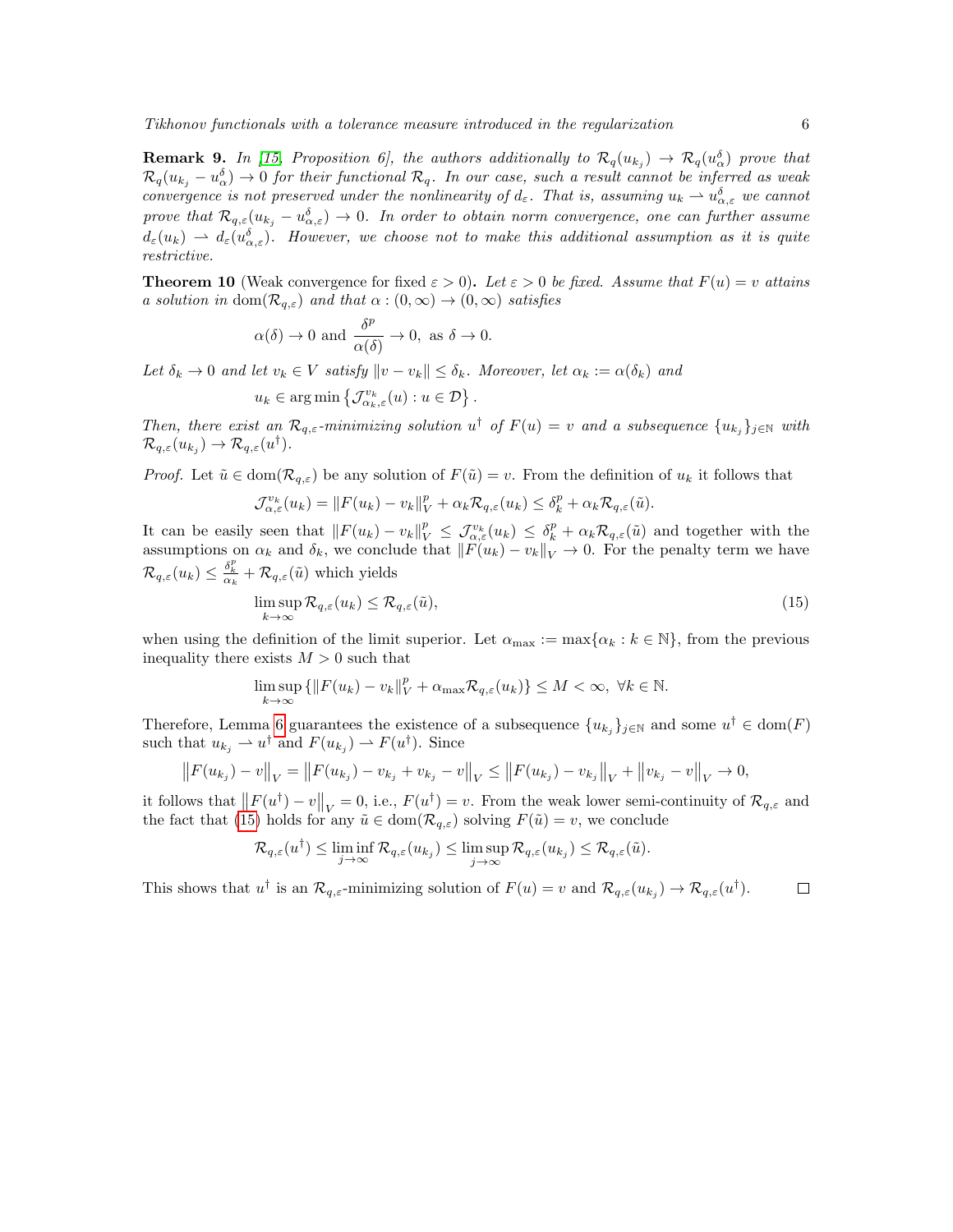#### 2.1. Stability and convergence for vanishing tolerances

In the previous results we always assumed a positive constant  $\varepsilon$ . In this section, we consider a nonnegative sequence  $\varepsilon_k$ , such that  $\varepsilon_k \to 0$ . When the limit point of  $\varepsilon_k$  is 0, we observe that  $d_0(u) = |u|$  gives

<span id="page-6-1"></span>
$$
\mathcal{R}_{q,0}(u) = \int_{\Omega} |u(x)|^q dx =: \mathcal{R}_q(u). \tag{16}
$$

Therefore, we obtain minimizers of the generalized Tikhonov functional. For that reason, the minimizer of  $\mathcal{J}_{\alpha}^{\delta}(u) := \mathcal{J}_{\alpha,0}^{\delta}(u)$  is denoted by  $u_{\alpha}^{\delta} := u_{\alpha,0}^{\delta}$ .

**Theorem 11** (Stability for  $\varepsilon_k \to 0$ ). Assume  $\alpha > 0$ . Let  $\{v_k\}_{k \in \mathbb{N}}$  converge to  $v^{\delta} \in V$ ,  $\{\varepsilon_k\}_{k \in \mathbb{N}}$  be a tolerance sequence converging to 0 and let

$$
u_k \in \arg\min \{ \mathcal{J}_{\alpha, \varepsilon_k}^{v_k}(u) : u \in \mathcal{D} \}.
$$

Then, there exist  $\{(\varepsilon_{k_j}, u_{k_j})\}_{j\in\mathbb{N}}$  and a minimizer  $u^{\delta}_{\alpha}$  of the functional  $\mathcal{J}^{\delta}_{\alpha}$  such that  $\mathcal{R}_q(u_{k_j}-u^{\delta}_{\alpha})\to 0$ .

Proof. The minimizing property of  $u_k$  gives that  $\mathcal{J}_{\alpha,\varepsilon_k}^{v_k}(u_k) \leq \mathcal{J}_{\alpha,\varepsilon_k}^{v_k}(u)$ ,  $\forall u \in \mathcal{D}$ . Lemma [6,](#page-3-0) guarantees the existence of a subsequence of  $u_k$ , denoted by  $\{u_{k_j}\}_{j\in\mathbb{N}}$ , which converges to some  $\tilde{u} \in \text{dom}(F)$  and is such that  $F(u_{k_j}) \to F(\tilde{u})$ . From the weak lower semi-continuity of  $\lVert \cdot \rVert_V^p$  and  $\mathcal{R}_{q,\varepsilon_k}$  and the fact that  $\varepsilon_k \to 0$ , we have that

<span id="page-6-0"></span>
$$
\mathcal{J}_{\alpha,0}^{\delta}(\tilde{u}) \le \liminf_{j \to \infty} \|F(u_{k_j}) - v_{k_j}\|_{V}^p + \alpha \liminf_{j \to \infty} \mathcal{R}_{q,\varepsilon_{k_j}}(u_{k_j}) \le \liminf_{j \to \infty} \mathcal{J}_{\alpha,\varepsilon_{k_j}}^{v_{k_j}}(u_{k_j}).
$$
\n(17)

On the other hand, since  $\varepsilon_k \to 0$ , for any  $u \in \text{dom}(F)$  we have

$$
\mathcal{J}_{\alpha,0}^{\delta}(u) = \lim_{k \to \infty} \mathcal{J}_{\alpha,\varepsilon_k}^{v_k}(u) \ge \limsup_{j \to \infty} \mathcal{J}_{\alpha,\varepsilon_{k_j}}^{v_{k_j}}(u_{k_j}) \ge \liminf_{j \to \infty} \mathcal{J}_{\alpha,\varepsilon_{k_j}}^{v_{k_j}}(u_{k_j}) \stackrel{(17)}{\geq} \mathcal{J}_{\alpha,0}^{\delta}(\tilde{u}).
$$

Hence, based on the notation in [\(16\)](#page-6-1), we obtain

$$
\mathcal{J}_{\alpha}^{\delta}(u)=:\mathcal{J}_{\alpha,0}^{\delta}(u)\geq \mathcal{J}_{\alpha,0}^{\delta}(\tilde{u}):=\mathcal{J}_{\alpha}^{\delta}(\tilde{u}),
$$

for all  $u \in \text{dom}(F)$ , implying that  $u_{\alpha}^{\delta} := \tilde{u}$  is a minimizer of  $\mathcal{J}_{\alpha}^{\delta}$ . Moreover,  $\mathcal{J}_{\alpha}^{\delta}(u_{k_j}) \to \mathcal{J}_{\alpha}^{\delta}(u_{\alpha}^{\delta})$ and due to the fact that both  $\left\|\cdot\right\|^p$  and  $\mathcal{R}_q$  are weakly lower semi-continuous, it follows that  $\mathcal{R}_q(u_{kj}) \to \mathcal{R}_q(u_{\alpha}^{\delta})$ . Then, with the use of [\[15,](#page-21-2) Lemma 2] we conclude that  $\mathcal{R}_q(u_{kj} - u^{\dagger}) \to 0$ .

**Theorem 12** (Convergence for  $\varepsilon_k \to 0$ ). Let  $\{\varepsilon_k\}_{k\in\mathbb{N}}$  be a tolerance sequence converging to 0. We assume that  $F(u) = v$  attains a solution in  $dom(\mathcal{R}_{q,\varepsilon_k})$  and that  $\alpha : (0,\infty) \to (0,\infty)$  satisfies

$$
\alpha(\delta) \to 0 \text{ and } \frac{\delta^p}{\alpha(\delta)} \to 0, \text{ as } \delta \to 0.
$$

Let  $\delta_k \to 0$  and let  $v_k \in V$  satisfy  $\|v - v_k\| \leq \delta_k$ . Moreover, let  $\alpha_k = \alpha(\delta_k)$  and

$$
u_k \in \arg\min \left\{ \mathcal{J}_{\alpha_k, \varepsilon_k}^{v_k}(u) : u \in \mathcal{D} \right\}
$$

Then, there exist an  $\mathcal{R}_q$ -minimizing solution  $u^{\dagger}$  of  $F(u) = v$  and a subsequence  $\{u_{k_j}\}_{j \in \mathbb{N}}$  with  $\mathcal{R}_q(u_{k_j}-u^{\dagger})\to 0.$ 

.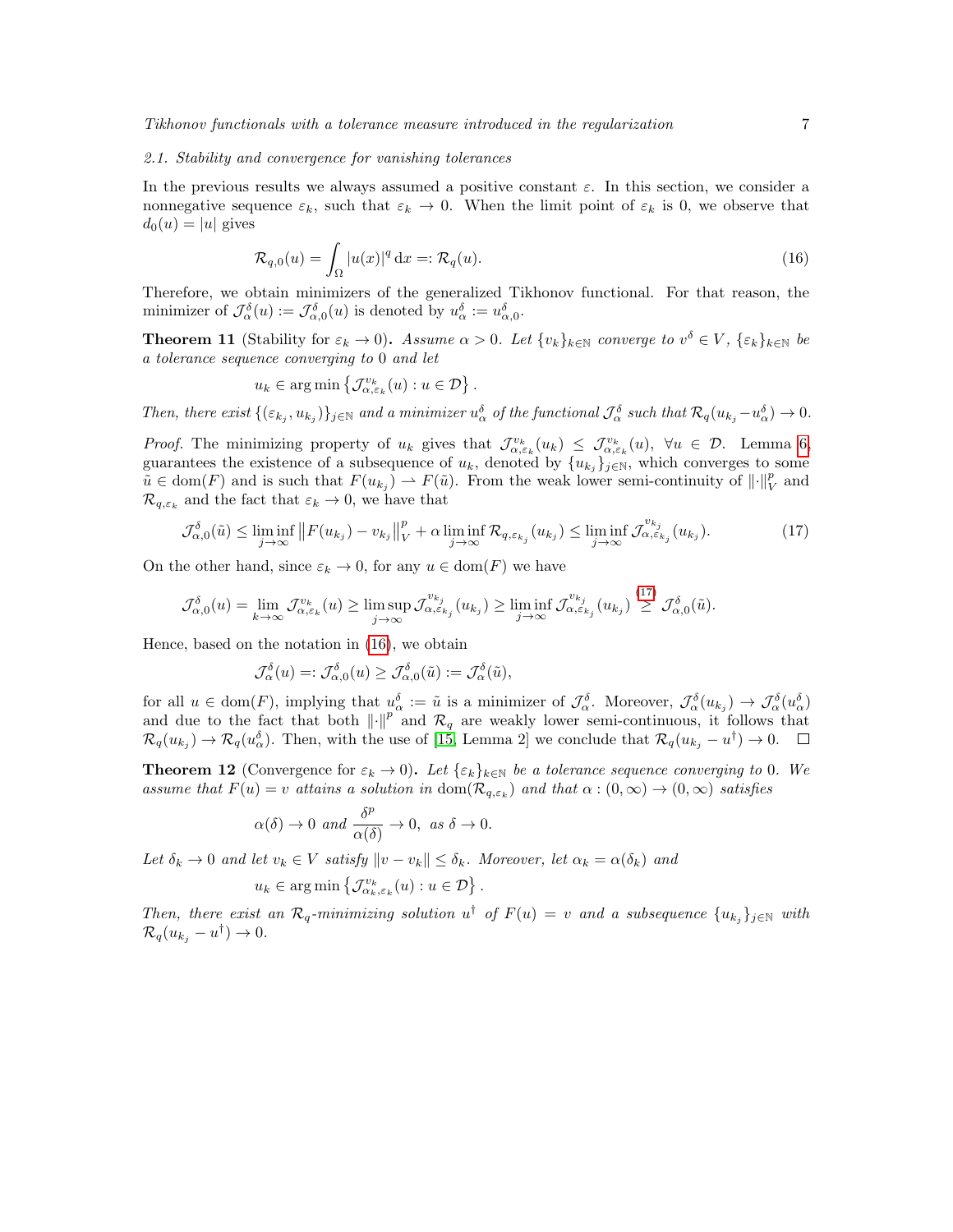*Proof.* Let  $\tilde{u} \in \text{dom}(\mathcal{R}_{q,\varepsilon_k})$  be any solution of  $F(\tilde{u}) = v$ . The minimizing property of  $u_k$  implies

$$
\mathcal{J}_{\alpha_k, \varepsilon_k}^{v_k}(u_k) \leq \mathcal{J}_{\alpha_k, \varepsilon_k}^{v_k}(\tilde{u}) = ||F(\tilde{u}) - v_k||_V^p + \alpha_k \mathcal{R}_{q, \varepsilon_k}(\tilde{u})
$$
  
=  $||v - v_k||_V^p + \alpha_k \mathcal{R}_{q, \varepsilon_k}(\tilde{u})$   
 $\leq \delta_k^p + \alpha_k \mathcal{R}_{q, \varepsilon_k}(\tilde{u}).$ 

Therefore, it follows that  $||F(u_k) - v_k||_V^p \leq \mathcal{J}_{\alpha_k, \varepsilon_k}^{v_k}(u_k) \leq \delta_k^p + \alpha_k \mathcal{R}_{q, \varepsilon_k}(\tilde{u})$ . Then, taking the limit for  $k \to \infty$  yields  $||F(u_k) - v_k||_V^p \to 0$  since we assumed that  $\alpha_k \to 0$  and  $\delta_k \to 0$  as  $k \to \infty$ . In a similar way, for the penalty term we have

$$
\alpha_k \mathcal{R}_{q,\varepsilon_k}(u_k) \leq \mathcal{J}_{\alpha_k,\varepsilon_k}^{v_k}(u_k) \leq \delta_k^p + \alpha_k \mathcal{R}_{q,\varepsilon_k}(\tilde{u}),
$$

that is  $\mathcal{R}_{q,\varepsilon_k}(u_k) \leq \frac{\delta_k^p}{\alpha_k} + \mathcal{R}_{q,\varepsilon_k}(\tilde{u})$ . Taking the limit superior as  $k \to \infty$  we obtain

<span id="page-7-0"></span>
$$
\limsup_{k \to \infty} \mathcal{R}_{q,\varepsilon_k}(u_k) \le \limsup_{k \to \infty} \left\{ \frac{\delta_k^p}{\alpha_k} + \mathcal{R}_{q,\varepsilon_k}(\tilde{u}) \right\} = \mathcal{R}_{q,0}(\tilde{u}),\tag{18}
$$

which is true for any solution  $\tilde{u}$  of  $F(\tilde{u}) = v$ .

With  $\alpha_1 := \max{\{\alpha_k : k \in \mathbb{N}\}\}$  and the previous calculation, there exists a constant  $M > 0$  such that

$$
\limsup_{k \to \infty} \{ ||F(u_k) - v_k||_V^p + \alpha_1 \mathcal{R}_{q, \varepsilon_k}(u_k) \} \le M < \infty, \ \forall k \in \mathbb{N}.
$$

From Lemma [6,](#page-3-0) there exists a subsequence  $\{u_{k_j}\}_{j\in\mathbb{N}}$  weakly convergent to some  $u^{\dagger} \in \text{dom}(F)$  such that  $F(u_{k_j}) \rightharpoonup F(u^{\dagger})$ . Since

$$
||F(u_{k_j}) - v||^p = ||F(u_{k_j}) - v_{k_j} + v_{k_j} - v||^p
$$
  
\n
$$
\leq 2^{p-1} (||F(u_{k_j}) - v_{k_j}||^p + ||v_{k_j} - v||^p) \to 0
$$
\n(19)

it follows that  $F(u^{\dagger}) = v$ .

From the weak lower semi-continuity of  $\mathcal{R}_{q,\varepsilon_k}$ , the fact that  $\varepsilon_k \to 0$  and [\(18\)](#page-7-0), we obtain that

$$
\mathcal{R}_{q,0}(u^{\dagger}) \leq \liminf_{j \to \infty} \mathcal{R}_{q,\varepsilon_{k_j}}(u_{k_j}) \leq \limsup_{j \to \infty} \mathcal{R}_{q,\varepsilon_{k_j}}(u_{k_j}) \leq \mathcal{R}_{q,0}(\tilde{u}),
$$

for all  $\tilde{u}$  such that  $F(\tilde{u}) = v$ . Using the notation in [\(16\)](#page-6-1), we conclude that  $\mathcal{R}_q(u^{\dagger}) \leq \mathcal{R}_q(\tilde{u})$ , for all  $\tilde{u}$  such that  $F(\tilde{u}) = v$ . Hence,  $u^{\dagger}$  is an  $\mathcal{R}_q$ -minimizing solution of  $F(u) = v$ . Due to  $u_{k_j} \rightharpoonup u^{\dagger}$  and the fact that  $\mathcal{R}_q(u_{k_j}) \to \mathcal{R}_q(u^{\dagger}),$  and using [\[15,](#page-21-2) Lemma 2], we further conclude that  $\mathcal{R}_q(u_{k_j}-u^{\dagger})\to 0.$  $\Box$ 

### 3. Convergence rates

In this section we present results on the convergence rates of minimizers of the functional [\(11\)](#page-3-1). Since we assume the parameter space to be a Banach space, we adopt the standard approach in Banach space settings and use the Bregman distance to estimate the difference between the regularized solution  $u_{\alpha,\varepsilon}^{\delta}$  and the ground truth  $u^{\dagger}$ . Some standard results on convergence rates are found in  $[6, 10, 15, 22, 25]$  $[6, 10, 15, 22, 25]$  $[6, 10, 15, 22, 25]$  $[6, 10, 15, 22, 25]$  $[6, 10, 15, 22, 25]$  $[6, 10, 15, 22, 25]$  $[6, 10, 15, 22, 25]$  $[6, 10, 15, 22, 25]$  $[6, 10, 15, 22, 25]$ , while in  $[14, 17, 33]$  $[14, 17, 33]$  $[14, 17, 33]$  $[14, 17, 33]$  $[14, 17, 33]$  exist convergence rates results using the Bregman distance. Moreover, for estimating the distance between  $F(u_{\alpha,\varepsilon}^{\delta})$  and  $v^{\delta}$ , we use the usual norm of the Banach space  $V$ .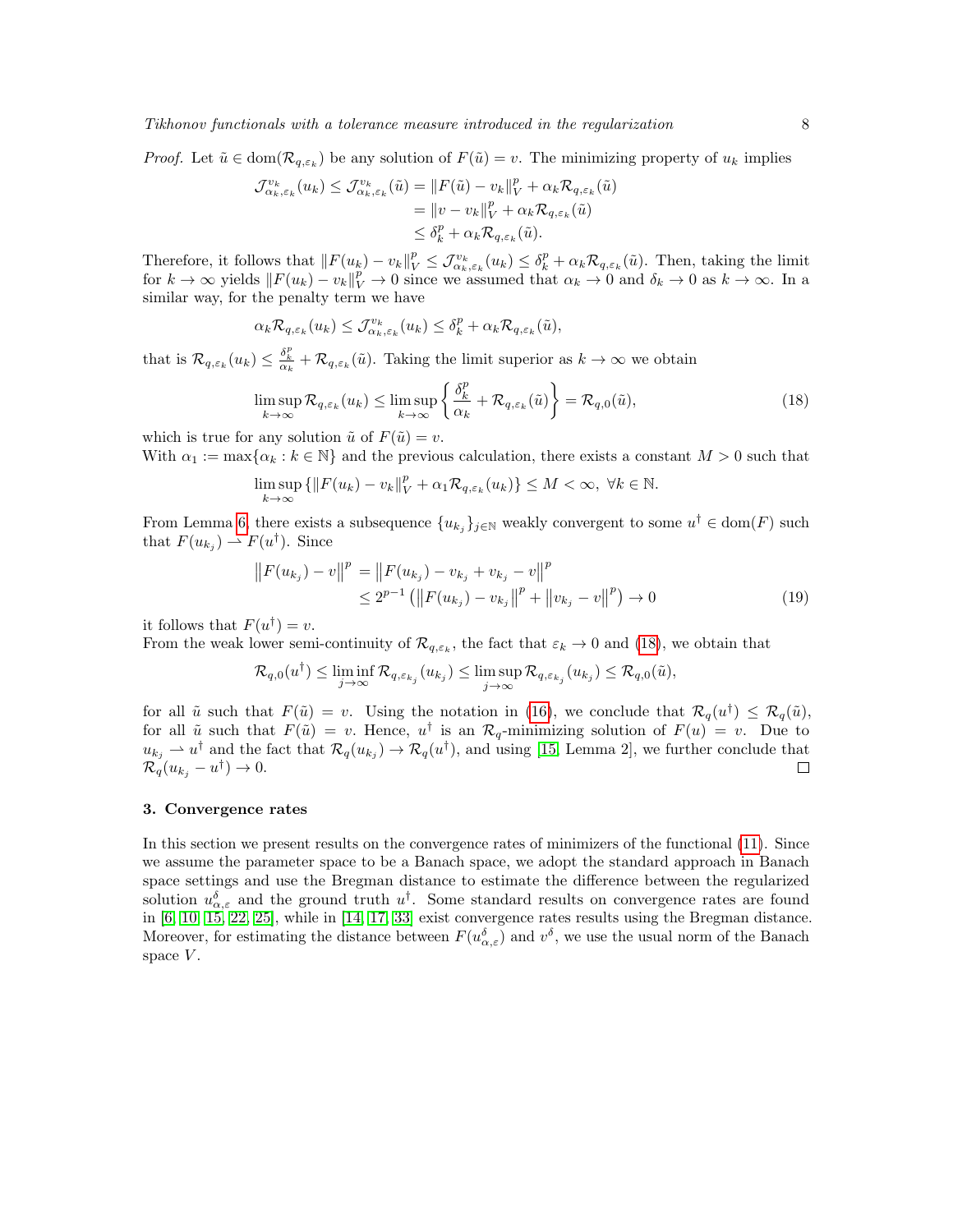The definition of the Bregman distance for  $\mathcal{R}_{q,\varepsilon}$  requires the subdifferential of the functional  $\mathcal{R}_{q,\varepsilon}: L_q(\Omega) \to \mathbb{R}$  at an element  $u \in L_q(\Omega)$ , which is given by

$$
\partial \mathcal{R}_{q,\varepsilon}(u) := \left\{ z \in L_q(\Omega)^* \; : \; \forall w \in L_q(\Omega) \quad \mathcal{R}_{q,\varepsilon}(w) \geq \mathcal{R}_{q,\varepsilon}(u) + \langle z, w - u \rangle_{L_q(\Omega)^* \times L_q(\Omega)} \right\},
$$

where  $L_q(\Omega)^*$  denotes the dual space of  $L_q(\Omega)$  and  $\langle \cdot, \cdot \rangle_{L_q(\Omega)^* \times L_q(\Omega)}$  the dual pairing between  $L_q(\Omega)^*$ and  $L_q(\Omega)$ . Particularly for (finite) *n*-dimensional problems, like the numerical example presented in the next section, the  $L_{q,\varepsilon}$ -insensitive measure appearing in the regularization functional is defined by  $||u||_{q,\varepsilon} = ||d_{\varepsilon}(u)||_q = \left(\sum_{i=1}^n |d_{\varepsilon}(u_i)|^q\right)^{1/q}$ . Using the classical subdifferential rules, for  $q = 1$  we compute the subdifferential

$$
\partial \mathcal{R}_{1,\varepsilon}(u) = \partial \|d_{\varepsilon}(u)\|_{1} = \partial \sum_{i=1}^{n} |d_{\varepsilon}(u_{i})| = \sum_{i=1}^{n} \partial |d_{\varepsilon}(u_{i})| \tag{20}
$$

with *i*-th sum component given by

<span id="page-8-0"></span>
$$
\partial |d_{\varepsilon}(u_i)| = \begin{cases}\n\{-1\} & \text{if } u_i < -\varepsilon \\
[-1, 0] & \text{if } u_i = -\varepsilon \\
\{0\} & \text{if } |u_i| < \varepsilon \\
[0, 1] & \text{if } u_i = \varepsilon \\
\{1\} & \text{if } u_i > \varepsilon\n\end{cases}
$$
\n(21)

Similarly, for  $q = 2$  we have

$$
\partial \mathcal{R}_{2,\varepsilon}(u) = \partial \|d_{\varepsilon}(u)\|_{2}^{2} = \partial \sum_{i=1}^{n} |d_{\varepsilon}(u_{i})|^{2} = \sum_{i=1}^{n} \partial |d_{\varepsilon}(u_{i})|^{2}
$$
\n(22)

with  $i$ -th sum component computed as

$$
\partial |d_{\varepsilon}(u_i)|^2 = \begin{cases} u_i + \varepsilon & \text{if } u_i < -\varepsilon \\ 0 & \text{if } |u_i| \le \varepsilon \\ u_i - \varepsilon & \text{if } u_i > \varepsilon \end{cases}
$$
 (23)

Note that the tolerance function is applied in a component wise sense for computing the above subdifferentials. The previous computations are confirmed in the subdifferential's formula for  $1 \leq q \leq 2$ 

$$
\partial \mathcal{R}_{q,\varepsilon}(u) = \sum_{i=1}^{n} \partial |d_{\varepsilon}(u_i)|^q = q |d_{\varepsilon}(u_i)|^{q-1} \partial |d_{\varepsilon}(u_i)| \tag{24}
$$

where  $\partial |d_{\varepsilon}(u_i)|$  is determined by [\(21\)](#page-8-0).

It is worth noting that if the tolerance  $\varepsilon$  is not scalar but it is given as a vector with positive entries, then instead of  $d_{\varepsilon}(u_i)$  there will be  $d_{\varepsilon_i}(u_i) = \max\{|u_i| - \varepsilon_i, 0\}$  in all of the above calculations. Given the subdifferential of  $\mathcal{R}_{q,\varepsilon}$ , we proceed with the Bregman distance and the convergence rates. **Definition 13** (Bregman distance). Let  $\varepsilon > 0$ . Also, let  $\mathcal{R}_{q,\varepsilon}: L_q(\Omega) \to \mathbb{R} \cup \{\infty\}$  be a convex and proper functional with subdifferential  $\partial \mathcal{R}_{q,\varepsilon} \subset L_q(\Omega)^*$ . Considering an element  $\xi \in \partial \mathcal{R}_{q,\varepsilon}(u)$ , the Bregman distance of  $\mathcal{R}_{q,\varepsilon}$  at  $u \in L_q(\Omega)$  is defined by

$$
D_{\xi}^{\varepsilon}(\tilde{u}, u) := \mathcal{R}_{q,\varepsilon}(\tilde{u}) - \mathcal{R}_{q,\varepsilon}(u) - \langle \xi, \tilde{u} - u \rangle_{L_q(\Omega)^* \times L_q(\Omega)},
$$
\n(25)

for  $\tilde{u} \in L_q(\Omega)$  and it is only defined in the Bregman domain

$$
\mathcal{D}_B^{\varepsilon}(\mathcal{R}_{q,\varepsilon}) := \{ u \in \text{dom}(\mathcal{R}_{q,\varepsilon}) \ : \ \partial \mathcal{R}_{q,\varepsilon}(u) \neq \emptyset \}.
$$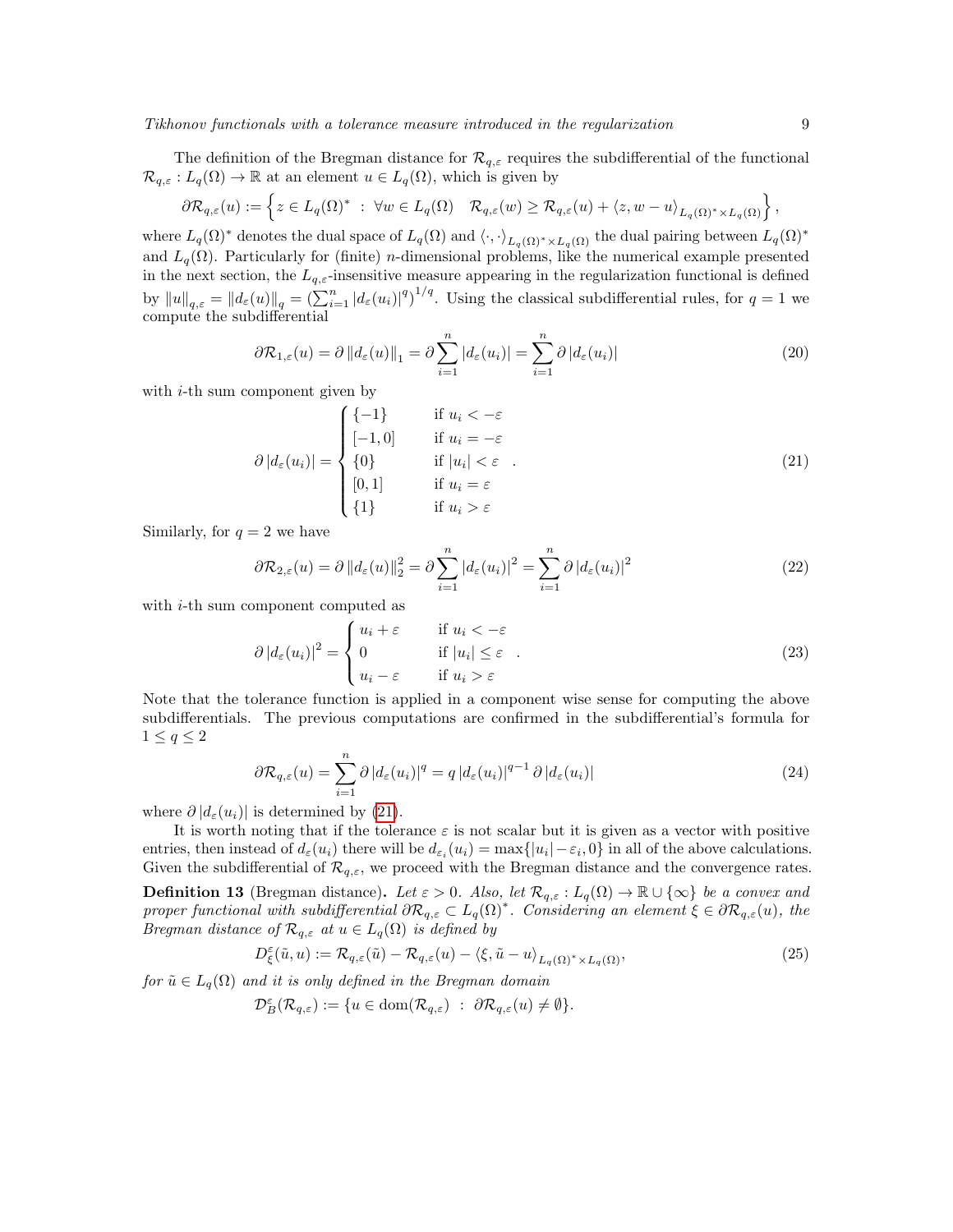For notational simplicity, we use the usual inner product notation  $\langle \cdot, \cdot \rangle$  for the dual pairing. Since we work in Banach spaces, there should not be any confusion with the notation of inner products in Hilbert spaces. Moreover, when writing  $\alpha \sim \delta^s$  for  $\alpha : (0, \infty) \to (0, \infty)$  and  $s > 0$ , we mean that there exist  $C \ge c > 0$  and  $\delta_0 > 0$  such that  $c\delta^s \le \alpha(\delta) \le C\delta^s$  for  $0 < \delta < \delta_0$ .

The classical process for proving convergence rates requires an additional assumption on the smoothness of  $F$  (restriction of its nonlinearity), as well as a source condition (in [\[18,](#page-21-18) [30\]](#page-22-2) general source conditions are discussed) which allows the estimation of the duality pairing appearing in the Bregman distance. Both are included in the following assumption.

<span id="page-9-0"></span>Assumption 14 (Smoothness of F and source condition). Assume that the following hold:

- (i) The operator F is Gâteaux differentiable at  $u^{\dagger}$  and F' denotes its Gâteaux derivative.
- (ii) There exists a constant  $\gamma > 0$ , such that

$$
||F(u) - F(u^{\dagger}) - F'(u^{\dagger})(u - u^{\dagger})|| \le \gamma D_{\xi}^{\varepsilon}(u, u^{\dagger})
$$

for all  $u \in \text{dom}(F) \cap \mathcal{B}_{\rho}(u^{\dagger}),$  with a sufficiently large  $\rho$ .

(iii) There exists  $w \in V$ , such that  $\xi = F'(u^{\dagger})^* w$  with  $\gamma ||w|| < 1$ .

**Theorem 15.** (Convergence rates) Let  $\varepsilon > 0$ ,  $1 \leq p, q \leq 2$ . Moreover, we consider that Assumptions [4](#page-0-0) and [14](#page-9-0) hold. Assume noisy data  $v^{\delta} \in V$  such that  $||v - v^{\delta}||_V \leq \delta$  and that there exists an  $\mathcal{R}_{q,\varepsilon}$ -minimizing solution  $u^{\dagger}$  of [\(1\)](#page-0-1), in the Bregman domain  $\mathcal{D}_{B}^{\varepsilon}$ . For the minimizer  $u_{\alpha,\varepsilon}^{\delta}$  of [\(11\)](#page-3-1), we prove the following estimates:

If  $p = 1$  and  $\alpha \beta_2 < 1$ ,

$$
\left\|F(u_{\alpha,\varepsilon}^{\delta}) - v^{\delta}\right\|_{V} \le \frac{(1+\alpha\beta_2)\delta}{1-\alpha\beta_2} \quad \text{and} \quad D_{\xi}^{\varepsilon}(u_{\alpha,\varepsilon}^{\delta}, u^{\dagger}) \le \frac{\delta + \alpha\beta_2\delta}{\alpha(1-\beta_1)}.
$$

If  $p > 1$ ,

$$
||F(u_{\alpha,\varepsilon}^{\delta}) - v^{\delta}||_{V}^{p} \le p_*\delta^{p} + p_*\alpha\beta_2\delta + (\alpha\beta_2)^{p_*} \quad \text{and}
$$

$$
D_{\xi}^{\varepsilon}(u_{\alpha,\varepsilon}^{\delta}, u^{\dagger}) \le \frac{\delta^{p} + \alpha\beta_2\delta + (\alpha\beta_2)^{p_*}/p_*}{\alpha(1 - \beta_1)},
$$

with  $p_*$  being the conjugate of p such that  $1/p + 1/p_* = 1$ . Moreover, we have:

For  $p = 1$  and the choice  $\alpha \sim \delta^s$  with fixed  $0 < s < 1$  $\left\| F(u_{\alpha,\varepsilon}^{\delta}) - v^{\delta} \right\|_{V} = \mathcal{O}(\delta) \quad \text{and} \quad D_{\xi}^{\varepsilon}(u_{\alpha,\varepsilon}^{\delta}, u^{\dagger}) = \mathcal{O}(\delta^{1-s}).$ For  $p > 1$  and the choice  $\alpha \sim \delta^{p-1}$  $\left\| F(u_{\alpha,\varepsilon}^{\delta}) - v^{\delta} \right\|_{V} = \mathcal{O}(\delta) \quad \text{and} \quad D_{\xi}^{\varepsilon}(u_{\alpha,\varepsilon}^{\delta}, u^{\dagger}) = \mathcal{O}(\delta).$ 

*Proof.* We start by comparing the functional values  $\mathcal{J}_{\alpha,\varepsilon}^{\delta}(u_{\alpha,\varepsilon}^{\delta})$  and  $\mathcal{J}_{\alpha,\varepsilon}^{\delta}(u^{\dagger})$ . From the minimizing property of  $u_{\alpha,\varepsilon}^{\delta}$ , we obtain

$$
||F(u_{\alpha,\varepsilon}^{\delta}) - v^{\delta}||_{V}^{p} + \alpha ||u_{\alpha,\varepsilon}^{\delta} - u^{*}||_{q,\varepsilon}^{q} \leq ||F(u^{t}) - v^{\delta}||_{V}^{p} + \alpha ||u^{t} - u^{*}||_{q,\varepsilon}^{q}
$$
  

$$
\leq \delta^{p} + \alpha ||u^{t} - u^{*}||_{q,\varepsilon}^{q}.
$$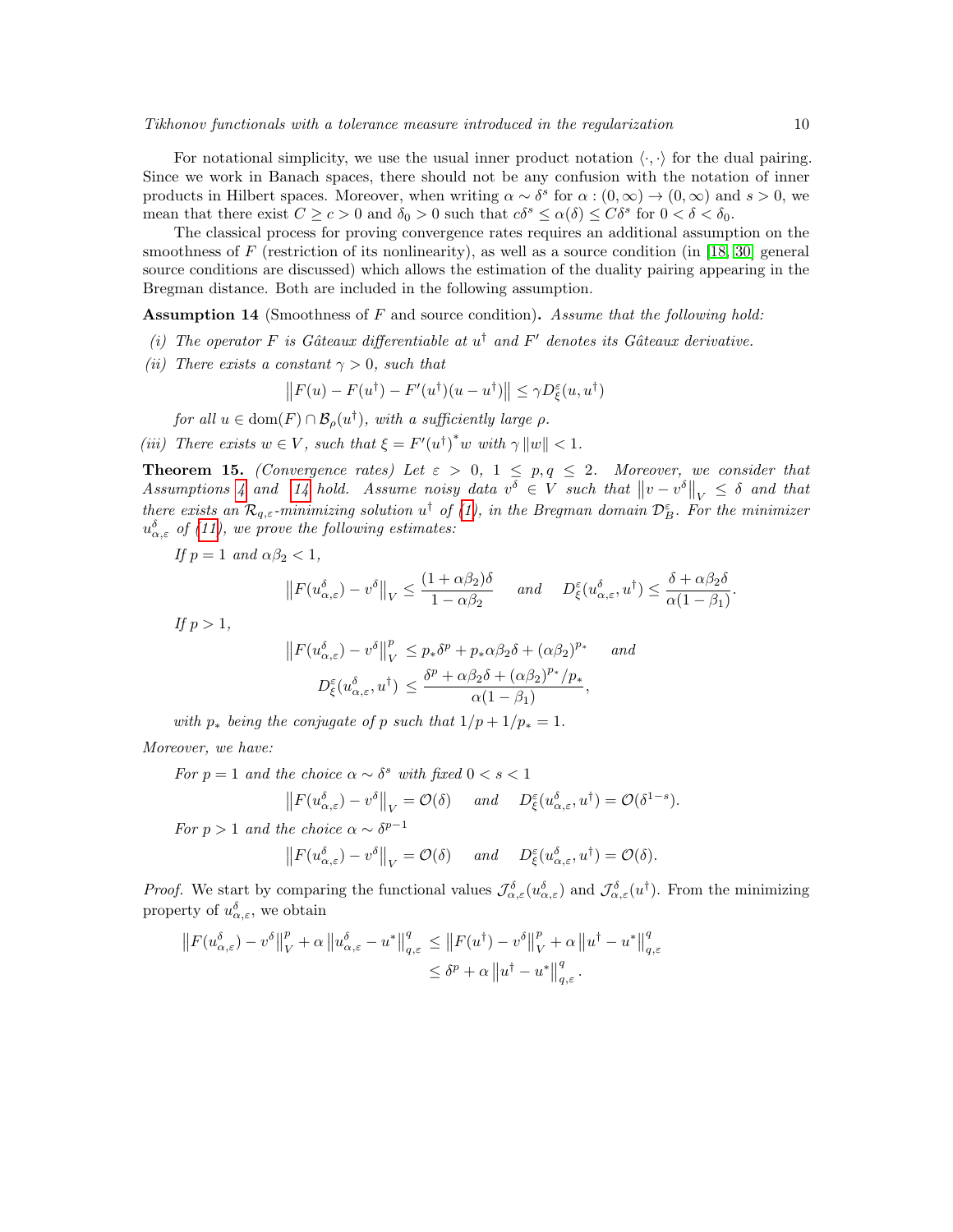Then, by reordering and gathering terms we use the Bregman distance  $D_{\xi}^{\varepsilon}(u_{\alpha,\varepsilon}^{\delta},u^{\dagger})$ , which yields

$$
||F(u_{\alpha,\varepsilon}^{\delta}) - v^{\delta}||_{V}^{p} + \alpha D_{\xi}^{\varepsilon}(u_{\alpha,\varepsilon}^{\delta}, u^{\dagger}) \leq \delta^{p} - \alpha \langle \xi, u_{\alpha,\varepsilon}^{\delta} - u^{\dagger} \rangle.
$$

In the next step we employ the source condition *(iii)* of Assumption [14](#page-9-0) for rewriting the last term, which results into

<span id="page-10-2"></span>
$$
\left\|F(u_{\alpha,\varepsilon}^{\delta}) - v^{\delta}\right\|_{V}^{p} + \alpha D_{\xi}^{\varepsilon}(u_{\alpha,\varepsilon}^{\delta}, u^{\dagger}) \leq \delta^{p} - \alpha \langle w, F'(u^{\dagger})(u_{\alpha,\varepsilon}^{\delta} - u^{\dagger})\rangle. \tag{26}
$$

Now, we focus on the dual pairing of the last term, for which we have

$$
-\langle w, F'(u^{\dagger})(u_{\alpha,\varepsilon}^{\delta} - u^{\dagger})\rangle = \langle w, -F'(u^{\dagger})(u_{\alpha,\varepsilon}^{\delta} - u^{\dagger})\rangle
$$
  

$$
\leq ||w|| ||-F'(u^{\dagger})(u_{\alpha,\varepsilon}^{\delta} - u^{\dagger})||.
$$

Adding and subtracting  $F(u^{\dagger}) - F(u^{\delta}_{\alpha,\varepsilon})$  inside the last term and using the triangle inequality, yields

$$
-\langle w, F'(u^{\dagger})(u_{\alpha,\varepsilon}^{\delta} - u^{\dagger}) \rangle \leq ||w|| ||F(u_{\alpha,\varepsilon}^{\delta}) - F(u^{\dagger}) - F'(u^{\dagger})(u_{\alpha,\varepsilon}^{\delta} - u^{\dagger})||
$$
  
+ 
$$
||w|| ||F(u^{\dagger}) - F(u_{\alpha,\varepsilon}^{\delta})||.
$$

Furthermore, we use the smoothness assumption of  $F$  defined in *(ii)* of Assumption [14](#page-9-0) to write

$$
-\langle w, F'(u^{\dagger})(u_{\alpha,\varepsilon}^{\delta} - u^{\dagger})\rangle \leq \gamma ||w|| D_{\xi}^{\varepsilon}(u_{\alpha,\varepsilon}^{\delta}, u^{\dagger}) + ||w|| ||F(u^{\dagger}) - F(u_{\alpha,\varepsilon}^{\delta})||
$$

and by defining constants  $\beta_1, \beta_2 > 0$  such that  $\beta_1 := \gamma ||w|| < 1$  and  $\beta_2 := ||w||$ , we further obtain

<span id="page-10-0"></span>
$$
-\langle w, F'(u^{\dagger})(u_{\alpha,\varepsilon}^{\delta} - u^{\dagger})\rangle \leq \beta_1 D_{\xi}^{\varepsilon}(u_{\alpha,\varepsilon}^{\delta}, u^{\dagger}) + \beta_2 \|F(u^{\dagger}) - F(u_{\alpha,\varepsilon}^{\delta})\|.
$$
 (27)

In addition, we can estimate the term  $||F(u^{\dagger}) - F(u^{\delta}_{\alpha,\varepsilon})||$ . We add and subtract  $v^{\delta} \in V$  and use the triangle inequality to conclude

<span id="page-10-3"></span><span id="page-10-1"></span>
$$
\left\|F(u^{\dagger}) - F(u^{\delta}_{\alpha,\varepsilon})\right\|_{V} \leq \delta + \left\|F(u^{\delta}_{\alpha,\varepsilon}) - v^{\delta}\right\|_{V}.
$$
\n(28)

Substituting the estimates  $(27)$ ,  $(28)$  into  $(26)$ , we have

$$
\left\|F(u_{\alpha,\varepsilon}^{\delta}) - v^{\delta}\right\|_{V}^{p} + \alpha D_{\xi}^{\varepsilon}(u_{\alpha,\varepsilon}^{\delta}, u^{\dagger}) \leq \frac{\delta^{p}}{p} + \alpha\beta_{1}D_{\xi}^{\varepsilon}(u_{\alpha,\varepsilon}^{\delta}, u^{\dagger}) + \alpha\beta_{2}\delta + \alpha\beta_{2} \left\|F(u_{\alpha,\varepsilon}^{\delta}) - v^{\delta}\right\|_{V}. \tag{29}
$$

For  $p = 1$ , rearranging [\(29\)](#page-10-3) yields

$$
(1 - \alpha \beta_2) \| F(u_{\alpha, \varepsilon}^{\delta}) - v^{\delta} \|_{V} + \alpha (1 - \beta_1) D_{\xi}^{\varepsilon} (u_{\alpha, \varepsilon}^{\delta}, u^{\dagger}) \leq \delta + \alpha \beta_2 \delta.
$$

For sufficiently small  $\alpha > 0$  such that  $\alpha \beta_2 < 1$ , the first term is nonnegative. Moreover, the second term is nonnegative by assumption since  $\beta_1$  < 1. Therefore, we can derive the following estimates

$$
\left\|F(u_{\alpha,\varepsilon}^{\delta}) - v^{\delta}\right\|_{V} \le \frac{(1+\alpha\beta_2)\delta}{1-\alpha\beta_2} \text{ and } D_{\xi}^{\varepsilon}(u_{\alpha,\varepsilon}^{\delta},u^{\dagger}) \le \frac{\delta + \alpha\beta_2\delta}{\alpha(1-\beta_1)}.
$$

Choosing  $\alpha \sim \delta^s$  with fixed  $0 < s < 1$ , we obtain

$$
||F(u_{\alpha,\varepsilon}^{\delta}) - v^{\delta}||_{V} = \mathcal{O}(\delta)
$$
 and  $D_{\xi}^{\varepsilon}(u_{\alpha,\varepsilon}^{\delta}, u^{\dagger}) = \mathcal{O}(\delta^{1-s}).$ 

For  $p > 1$ , we have

$$
||F(u_{\alpha,\varepsilon}^{\delta}) - v^{\delta}||_{V}^{p} - \alpha \beta_{2} ||F(u_{\alpha,\varepsilon}^{\delta}) - v^{\delta}||_{V} + \alpha D_{\xi}^{\varepsilon}(u_{\alpha,\varepsilon}^{\delta}, u^{\dagger})
$$
  

$$
\leq \delta^{p} + \alpha \beta_{1} D_{\xi}^{\varepsilon}(u_{\alpha,\varepsilon}^{\delta}, u^{\dagger}) + \alpha \beta_{2} \delta.
$$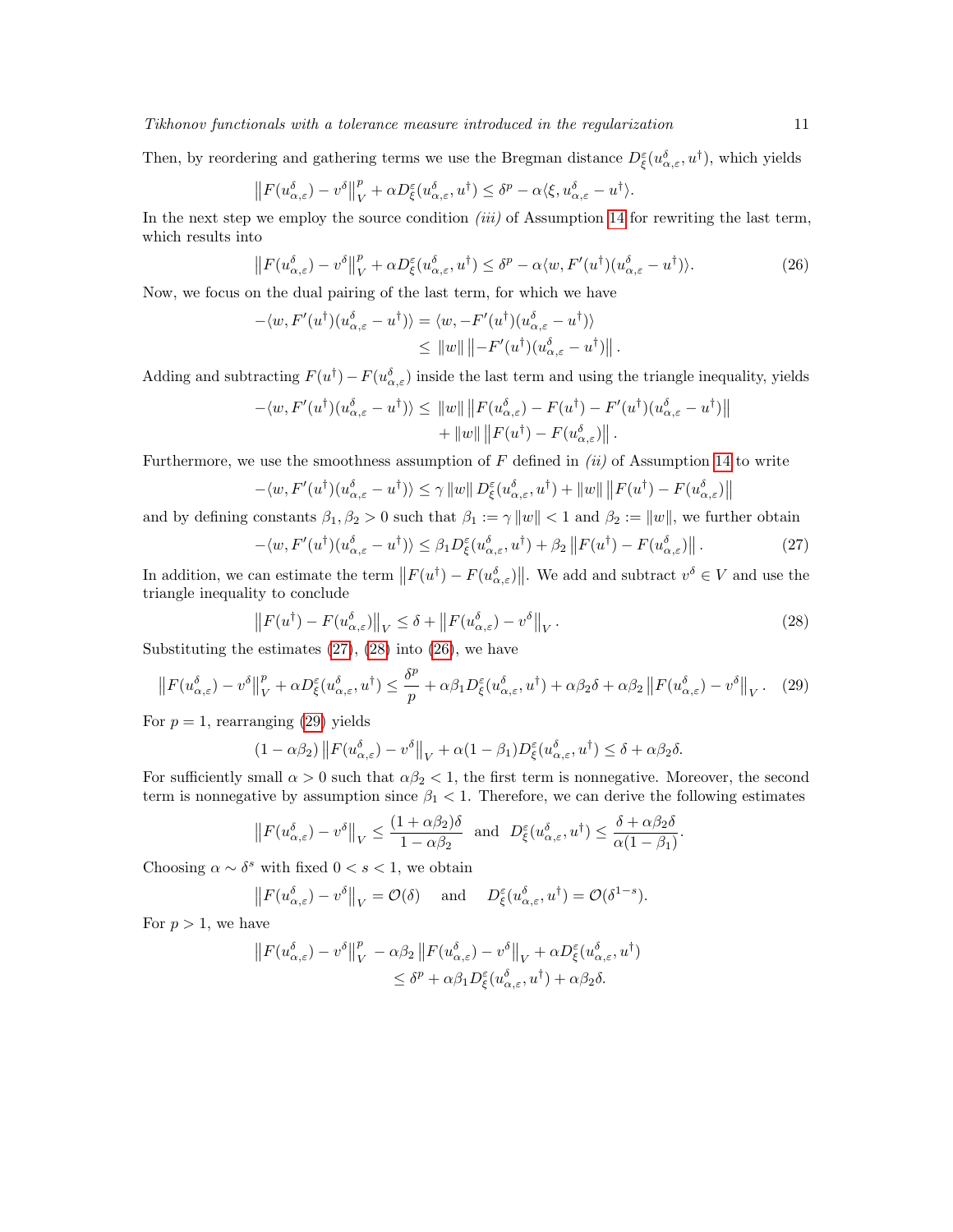Tikhonov functionals with a tolerance measure introduced in the regularization 12

Applying Young's inequality  $ab \le a^p/p + b^{p_*}/p_*$ , for  $1/p + 1/p_* = 1$  with  $a = ||F(u_{\alpha,\varepsilon}^{\delta}) - v^{\delta}||_V$  and  $b = \alpha \beta_2 p$ , yields

$$
\left(1-\frac{1}{p}\right)\left\|F(u_{\alpha,\varepsilon}^\delta)-v^\delta\right\|_{V}^p+\alpha(1-\beta_1)D^\varepsilon_\xi(u_{\alpha,\varepsilon}^\delta,u^\dagger)\leq \delta^p+\alpha\beta_2\delta+\frac{(\alpha\beta_2)^{p_*}}{p_*}.
$$

Both terms on the left hand side of the last inequality are nonnegative. Therefore, by neglecting the other nonnegative term, respectively, we conclude the following estimates

$$
||F(u_{\alpha,\varepsilon}^{\delta}) - v^{\delta}||_{V}^{p} \le p_*\delta^{p} + p_*\alpha\beta_2\delta + (\alpha\beta_2)^{p_*} \quad \text{and}
$$

$$
D_{\xi}^{\varepsilon}(u_{\alpha,\varepsilon}^{\delta}, u^{\dagger}) \le \frac{\delta^{p} + \alpha\beta_2\delta + (\alpha\beta_2)^{p_*}/p_*}{\alpha(1-\beta_1)}.
$$

The choice  $\alpha \sim \delta^{p-1}$  yields  $||F(u_{\alpha,\varepsilon}^{\delta}) - v^{\delta}||_V = \mathcal{O}(\delta)$  and  $D_{\xi}^{\varepsilon}(u_{\alpha,\varepsilon}^{\delta}, u^{\dagger}) = \mathcal{O}(\delta)$ .

Except the convergence rates in the Bregman distance, one could also derive an estimate in the  $L_{q,\varepsilon}$ -insensitive measure by using the inequality [\(9\)](#page-2-2). In the case of  $q=2$ , i.e., in Hilbert space setting, we have the following remark.

**Remark 16.** For  $q = 2$  and classical penalty  $\mathcal{R}_2(u) = ||u - u^*||_2^2$  we can transfer the estimates from the Bregman distance to the usual norm, see [\[30,](#page-22-2) [22\]](#page-21-4). When including tolerances in the regularization term, such an equivalence does not hold true anymore. As previously stated, it is possible to use inequality [\(9\)](#page-2-2) to estimate

$$
\left\|u_{\alpha,\varepsilon}^{\delta}-u^{\dagger}\right\|_{2,\varepsilon}^{2} \leq\left\|u_{\alpha,\varepsilon}^{\delta}-u^{\dagger}\right\|_{2}^{2}=D_{\xi}(u_{\alpha,\varepsilon}^{\delta},u^{\dagger}),
$$

where the Bregman distance in the last expression is the one calculated for regularization without tolerances. However, an estimate relating  $D_{\xi}^{\varepsilon}(u_{\alpha,\varepsilon}^{\delta}, u^{\dagger})$  to  $||u_{\alpha,\varepsilon}^{\delta} - u^{\dagger}||$ 2  $\sum_{2,\varepsilon}$  is not obvious.

# 4. Numerical consideration

For the numerical minimization of our functional, we use a subgradient algorithm introduced in [\[11,](#page-21-8) Algorithm 1]. The suggested method is a subgradient algorithm with adaptive decreasing step size. The authors in this article prove the stability and convergence of the algorithm and motivate its effectiveness by comparing their numerical results to those of other existing methods. In their examples the authors consider engineering applications for denoising and deblurring of 1D and 2D signals. For further details on the algorithm, we refer the reader to [\[11\]](#page-21-8).

For illustrating the effect of tolerances in the solution when minimizing the altered Tikhonov functional, we present an example of noisy data differentiation. In the sequel, we consider the problem  $Ku = v$  with linear integral operator  $K : L_2(0,1) \to L_2(0,1)$  defined by

$$
Ku(x) = \int_0^x u(s) \, ds, \quad u: [0,1] \to \mathbb{R}.
$$
 (30)

We consider as reference solution the function  $u^* = \sin(2\pi x)$  for  $x \in [0, 1]$  and we wish to approximate the true solution  $u^{\dagger}$  which is assumed to lie within the tolerance area around  $u^*$  defined as

<span id="page-11-0"></span>
$$
\text{Tube}_{\varepsilon}(u^*) := u^* \pm \varepsilon, \quad \text{ for } \varepsilon > 0. \tag{31}
$$

 $\Box$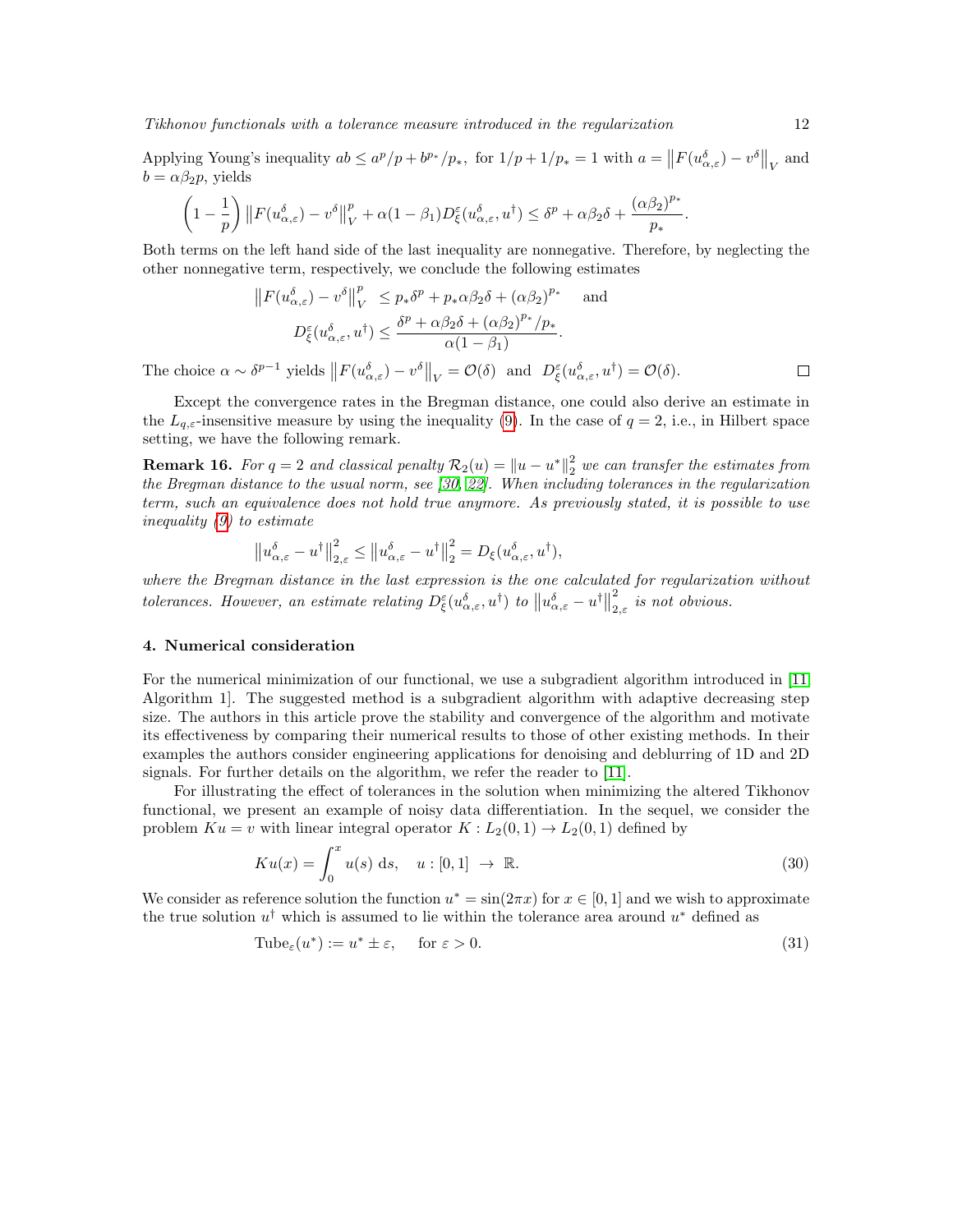<span id="page-12-0"></span>

<span id="page-12-1"></span>**Figure 2.** The true  $u^{\dagger}$  and reference solution  $u^*$  together with the defined tolerance area for  $\varepsilon = 0.3$  are shown in (a). The true data  $v = Ku^{\dagger}$  and noisy data  $v^{\delta} = v + n(\delta)$  created with  $\delta = 0.001$  are shown in (b).

In our example we take  $\varepsilon$  to be a positive scalar but it could also be assumed as a nonnegative real function. The noisy data are then created as  $v^{\delta} = Ku^{\dagger} + n(\delta)$ , for a certain noise level  $\delta > 0$ . In the results that follow we minimize the functional

<span id="page-12-2"></span>
$$
\mathcal{J}_{\alpha,\varepsilon}^{\delta}(u) = \frac{1}{2} \left\| K u - v^{\delta} \right\|^{2} + \frac{\alpha}{q} \left\| u - u^{*} \right\|_{q,\varepsilon}^{q}, \quad q \in \{1,2\}, \ \varepsilon \ge 0. \tag{32}
$$

We discretize the operator on the grid  $x_i = (i - \frac{1}{2})h$ , for  $i = 1, ..., N$  and  $h = \frac{1}{N}$  with  $N = 600$ discretization points. This yields an  $N \times N$  matrix (which, for simplicity, we denote again by  $K$ ) with the following structure

$$
K = h \left( \begin{array}{cccc} \frac{1}{2} & 0 & \dots & 0 \\ 1 & \frac{1}{2} & \ddots & \vdots \\ \vdots & \ddots & \ddots & 0 \\ 1 & \dots & 1 & \frac{1}{2} \end{array} \right).
$$

In Figure [2a,](#page-12-0) we show the true solution  $u^{\dagger}$ , the reference solution  $u^*$  and the tolerance area considered for  $\varepsilon = 0.3$ . In Figure [2b,](#page-12-1) we plot the true and noisy data created for  $\delta = 0.001$ . We compare the regularized solution  $u_{\alpha,\varepsilon}^{\delta}$  obtained from the minimization of [\(32\)](#page-12-2), to the solution  $u_{\alpha}^{\delta}$  of the generalized Tikhonov functional. In Figure [3,](#page-13-0) we compare the reconstructions  $u_{\alpha,\varepsilon}^{\delta}, u_{\alpha}^{\delta}$  to the true solution  $u^{\dagger}$  in the following two cases: for  $\alpha = 0.001$  and  $q = 1$  (Figure [3a\)](#page-13-1) and for  $\alpha = 0.01$ and  $q = 2$  (Figure [3b\)](#page-13-2). In both cases  $u_{\alpha,\varepsilon}^{\delta}$  has been computed with  $\varepsilon = 0.3$ .

Figure [3](#page-13-0) shows that it is possible to obtain better reconstructions than those of the generalized Tikhonov regularization. Intuitively, the tolerances in the penalty term can be interpreted as further regularization of the solution. Their effect, however, depends on the choice of the regularization parameter as for a very small  $\alpha$  the influence of tolerances can be insignificant.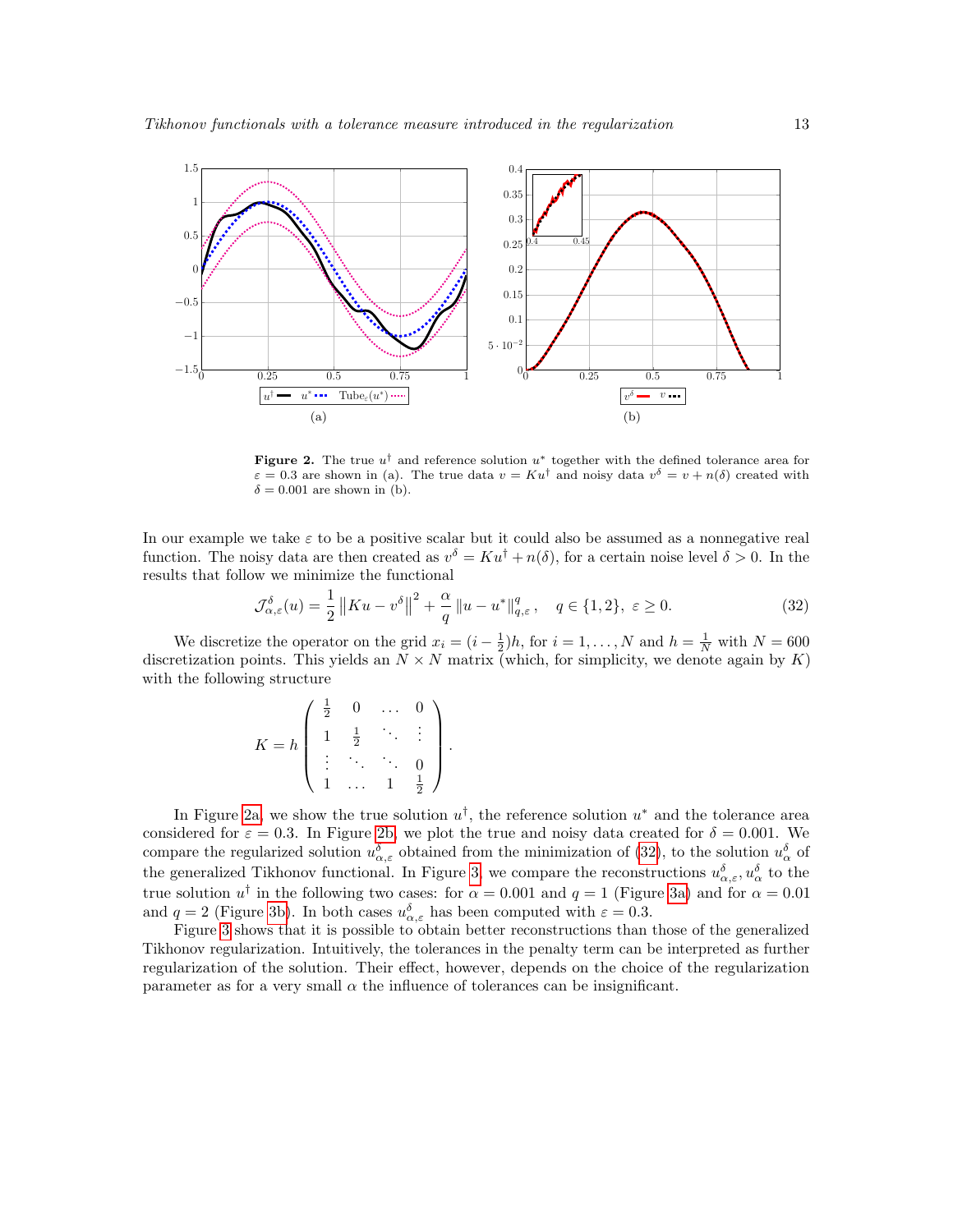<span id="page-13-1"></span>

<span id="page-13-0"></span>**Figure 3.** Comparison of the reconstructions  $u_{\alpha,\varepsilon}^{\delta}$  and  $u_{\alpha}^{\delta}$  to the ground truth  $u^{\dagger}$ . In both cases the chosen tolerance is  $\varepsilon = 0.3$ . In (a) we use  $\alpha = 0.001$  and  $q = 1$  and in (b)  $\alpha = 0.01$  and  $q = 2$ .

#### 4.1. Error behavior

Now, we examine the behavior of the approximation error for different tolerances. We assume the same reference solution  $u^*$  and we use various values of  $\varepsilon \in [0, 1.2]$ . For each value of  $\varepsilon$  we define the corresponding tolerance area  $\text{Tube}_{\varepsilon}(u^*)$ as in  $(31)$  and we perform  $N = 50$  simulations over which we calculate the mean approximation error  $\left\|u_{\alpha,\varepsilon}^{\delta}-u^{\dagger}\right\|_{q,\varepsilon}$ . Moreover, we denote the true solution by  $u_i^{\dagger}$ , where  $i = 1, ..., N$  is the index of the *i*-th run. Each  $u_i^{\dagger}$  is generated as a random and smooth perturbation of  $u^*$  inside the tolerance area Tube<sub> $\varepsilon$ </sub>(*u*<sup>\*</sup>). Therefore, the ground truth and the noisy data are computed as

<span id="page-13-3"></span>
$$
u_i^{\dagger} = u^* + \varepsilon \eta_i \in \text{Tube}_{\varepsilon}(u^*), \qquad (33)
$$

$$
v_i^{\delta} = K u_i + n(\delta), \tag{34}
$$

for a random (but smooth)  $\eta_i$  and  $i = 1, \ldots N$ . The smooth perturbation within the tolerance area is created by convolution of a normally distributed,

<span id="page-13-2"></span>

<span id="page-13-4"></span> $i = 1, 2, 3$  with  $u^* = \sin(2\pi x)$  and  $\varepsilon = 0.3$ .

random vector with the zero-mean Gaussian distribution with standard deviation  $\sigma = 0.08$ . This random vector is further weighted by the tolerance value  $\varepsilon$  and then added to  $u^*$  as done in [\(33\)](#page-13-3). Note that the noise level  $\delta = 0.005$  and regularization parameter  $\alpha = 0.001$  are kept the unchanged throughout all simulations as we only examine the resulting error for different  $\varepsilon \in [0, 1.2]$ . Figure [4](#page-13-4) is an illustration of the  $u_i^{\dagger}$  created for  $i = 1, 2, 3$ .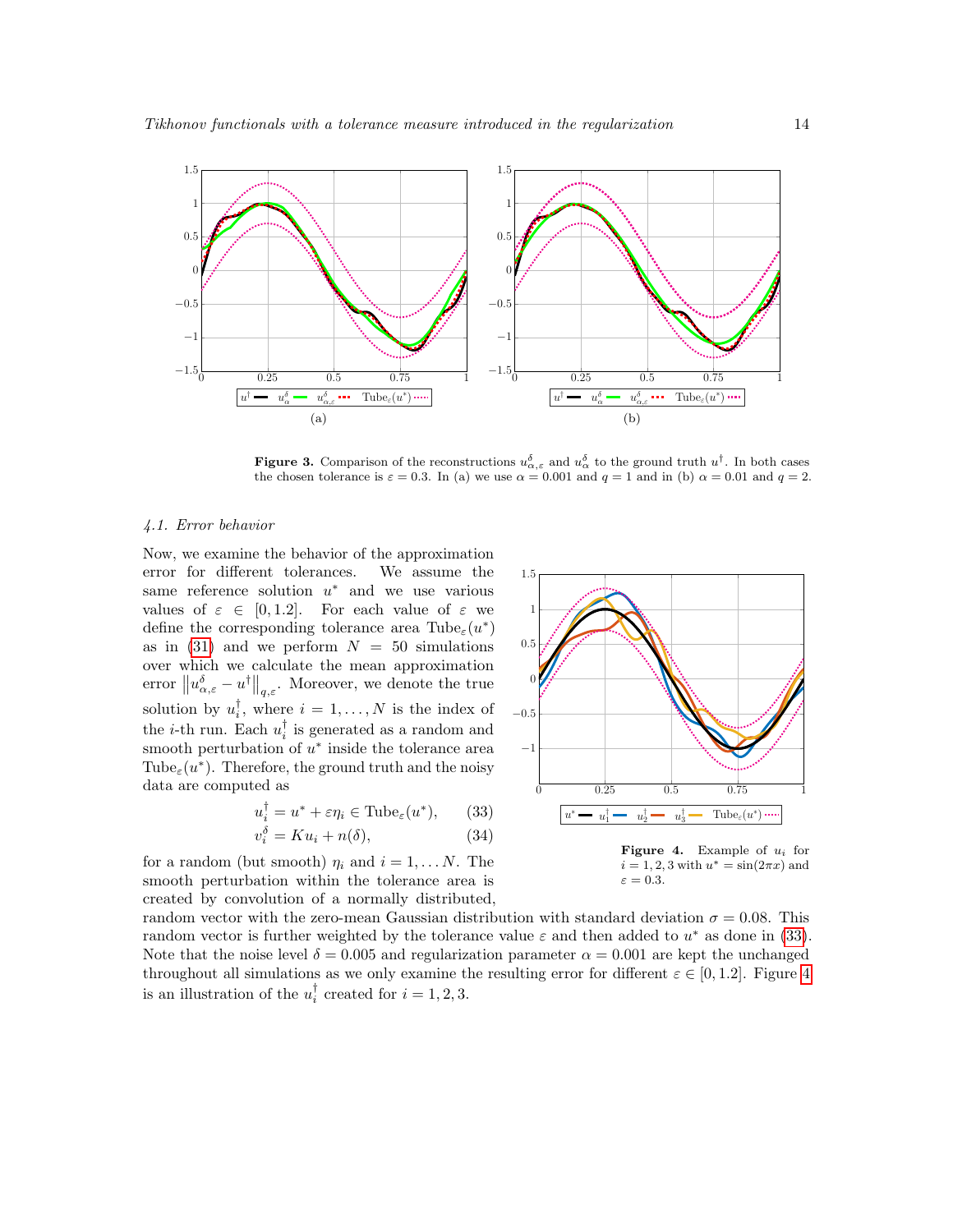

<span id="page-14-0"></span>Figure 5. The mean approximation error computed over 50 runs. In both cases, we use regularization parameter  $\alpha = 0.001$ , noise level  $\delta = 0.005$  and tolerance values  $\varepsilon \in [0, 1.2]$ . The error is computed using the  $\varepsilon$ -insensitive measure for  $q = 1$  in (a) and  $q = 2$  in (b).

Figure [5](#page-14-0) shows the error between the true solution  $u^{\dagger}$  and the reconstructions  $u^{\delta}_{\alpha}$ ,  $u^{\delta}_{\alpha,\varepsilon}$  calculated in the *ε*-insensitive measure for different values of  $\varepsilon$ . In (a) we assume  $q = 1$  and in (b)  $q = 2$ . Both plots reveal that the error obtained from our approach (red solid line) is smaller (or, at worst, equal) than the error calculated for the generalized Tikhonov minimizers (black dashed line). In addition, the use of the  $\varepsilon$ -insensitive measure ensures that our reconstructions remain within the prescribed tolerance area.

## 4.2. Choosing the regularization parameter

The potential for obtaining better results when using tolerances takes us to the step of examining how we can enhance the quality of our reconstructions. An important task in Tikhonov regularization is the choice of the regularization parameter  $\alpha > 0$ . Since we include tolerances in the regularization, we seek their effect on the solution and whether  $\varepsilon$  needs to be chosen according to the value of  $\alpha$ . In some applications an indication for the appropriate size of tolerances may exist, meaning that their value cannot be arbitrarily large. In that case, we only deal with finding the optimal value for  $\alpha$  by using existing parameter choice strategies, see for instance [\[1,](#page-21-19) [19\]](#page-21-20). However, when both  $\alpha$  and  $\varepsilon$ need to be tuned, one can think of ways to combine them for improving the final solution.

The L-curve method is often used to gain an insight on the optimal value of  $\alpha$ , its use for the numerical solution of inverse problems is discussed in [\[16\]](#page-21-21). It is created by plotting the discrepancy norm  $\left\| Ku_{\alpha,\varepsilon}^{\delta}-v^{\delta}\right\|_2$  against the norm of the regularized solution  $\left\| u_{\alpha,\varepsilon}^{\delta}-u^*\right\|_{q,\varepsilon}$  for different values of  $\alpha$ . The L-curve shows the trade-off between the fit to the given data and the size of the regularized solution, and the optimal value of  $\alpha$  is found near the maximum curvature.

In Figure [6](#page-15-0) the L-curve for  $q = 1$  (left) and  $q = 2$  (right) for five different values of  $\varepsilon$  and for  $\alpha \in [10^{-12}, 1]$  is shown. In order to compare the L-curves in a similar scale, we assume  $u^* = \sin(2\pi x)$ and the true solution is taken as a smooth perturbation inside the tolerance area for the fixed value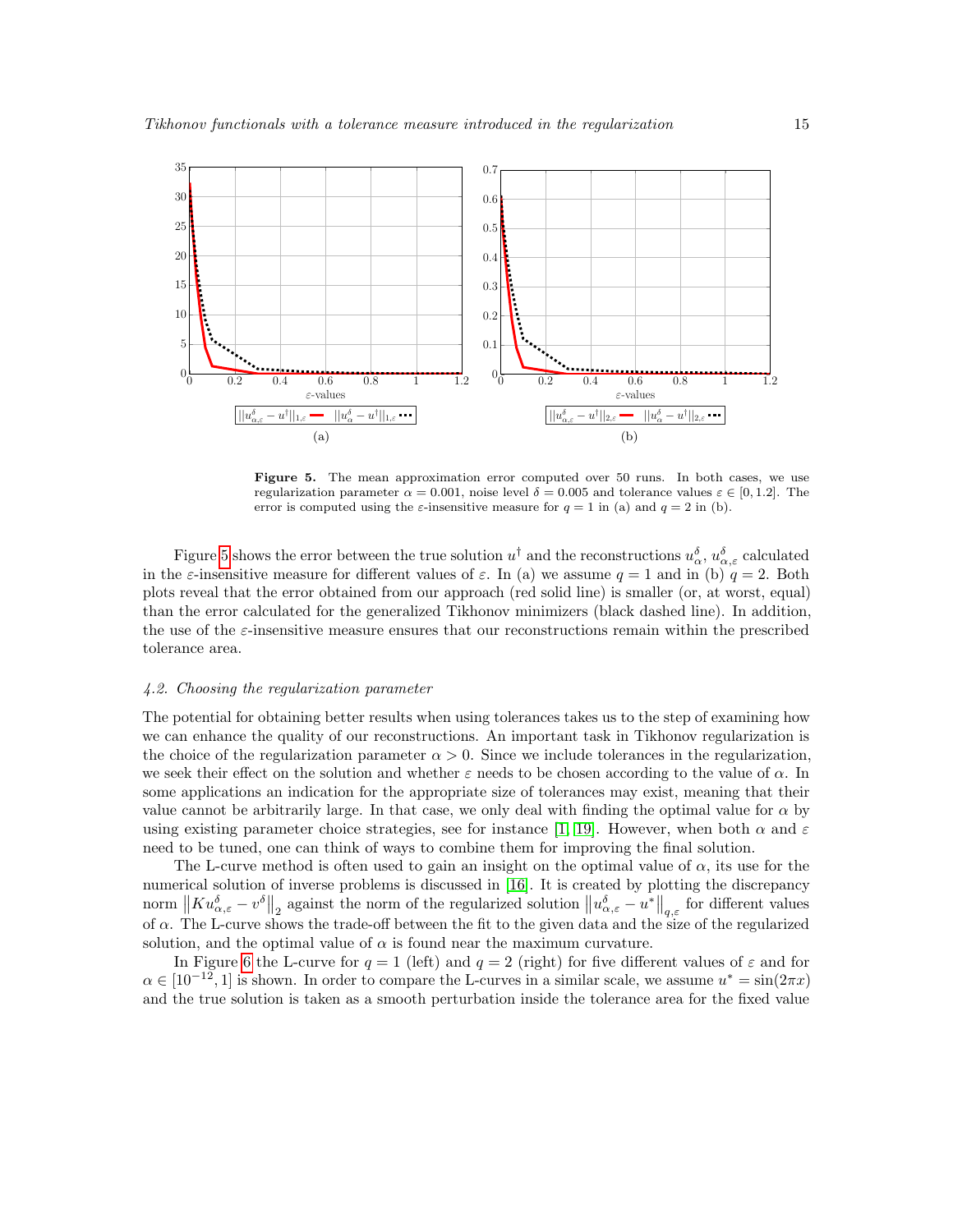

<span id="page-15-0"></span>**Figure 6.** L-curve for different values of tolerance  $\varepsilon$ . On the left we have the results for  $q = 1$ , on the right for  $q = 2$ . In both cases we used  $p = 2$ ,  $\delta = 0.015$ , and  $\alpha \in [10^{-12}, 1]$ .

 $\varepsilon^{\dagger} = 0.5$ . This is used in all simulations for different values of  $\varepsilon$ . In this figure one can observe the different scaling (the L-curve is shifted down for larger  $\varepsilon$ ) due to the value of the corresponding tolerance. Moreover, when  $\varepsilon$  and  $\alpha$  both become larger, the regularization term (y-axis of the L-curve) goes faster to 0. In both cases the L-curve is not sharp as normally expected in the classical Tikhonov regularization. The nature of the tolerance function  $d_{\varepsilon}$  indicates that the connection between  $\alpha$  and  $\varepsilon$ , and, in particular, their optimal combination, is not straightforward through the L-curve. Therefore, one has to look for more sophisticated parameter choice rules.

A different method, which is based on the noise level in the data, is the so-called Morozov's discrepancy principle [\[3,](#page-21-22) [26\]](#page-21-23). Given an estimate of the noise level, the idea of the discrepancy principle is to accept reconstructions which create measurements with the similar error as the one in the noisy data. This simply translates into choosing the maximum  $\alpha > 0$  such that

<span id="page-15-1"></span>
$$
G(u_{\alpha}^{\delta}) := \|K u_{\alpha}^{\delta} - v^{\delta}\| \le \tau \delta, \quad \text{for} \ \ u_{\alpha}^{\delta} := \arg\min \mathcal{J}_{\alpha}^{\delta}(u), \tag{35}
$$

with  $\tau \geq 1$  and an estimate of the noise level  $\delta > 0$ . Here, we use the discrepancy principle for identifying the optimal regularization parameter  $\alpha_{\text{opt}}$  when minimizing the generalized Tikhonov functional  $\mathcal{J}_{\alpha}^{\delta}$  (no tolerance assumption). Then, we use it as regularization parameter in our functional  $\mathcal{J}_{\alpha,\varepsilon}^{\delta}$ . That is, we compare the optimal reconstruction of the generalized Tikhonov to the minimizer which we compute incorporating tolerances in the regularization. In the following figures we show these results for the discrepancy principle given as in [\(35\)](#page-15-1) with  $\tau = 2$ , and we examine the cases  $q = 1$  (in Figure [7\)](#page-16-0) and  $q = 2$  (in Figure [9\)](#page-17-0) for the penalty norm.

As can be seen in Figure [7](#page-16-0) and Figure [9,](#page-17-0) we obtain improved approximations of the true solution. In each of these figures our solution (in red) fits better the true solution (in black) than the one computed by the minimization of  $\mathcal{J}_{\alpha}^{\delta}$  (in green). Moreover, in Figure [8](#page-16-1) and Figure [10,](#page-17-1) respectively, we compare the absolute error of these reconstructions with respect to the true solution  $u^{\dagger}$ . Both example cases show that tolerances can indeed advance the quality of the approximation but one has to further examine under which scenarios this happens.

A drawback of the discrepancy principle is that it tends to select small values of  $\alpha$  as the optimal one, which doesn't promote the use of tolerances. However, when the noise in the data is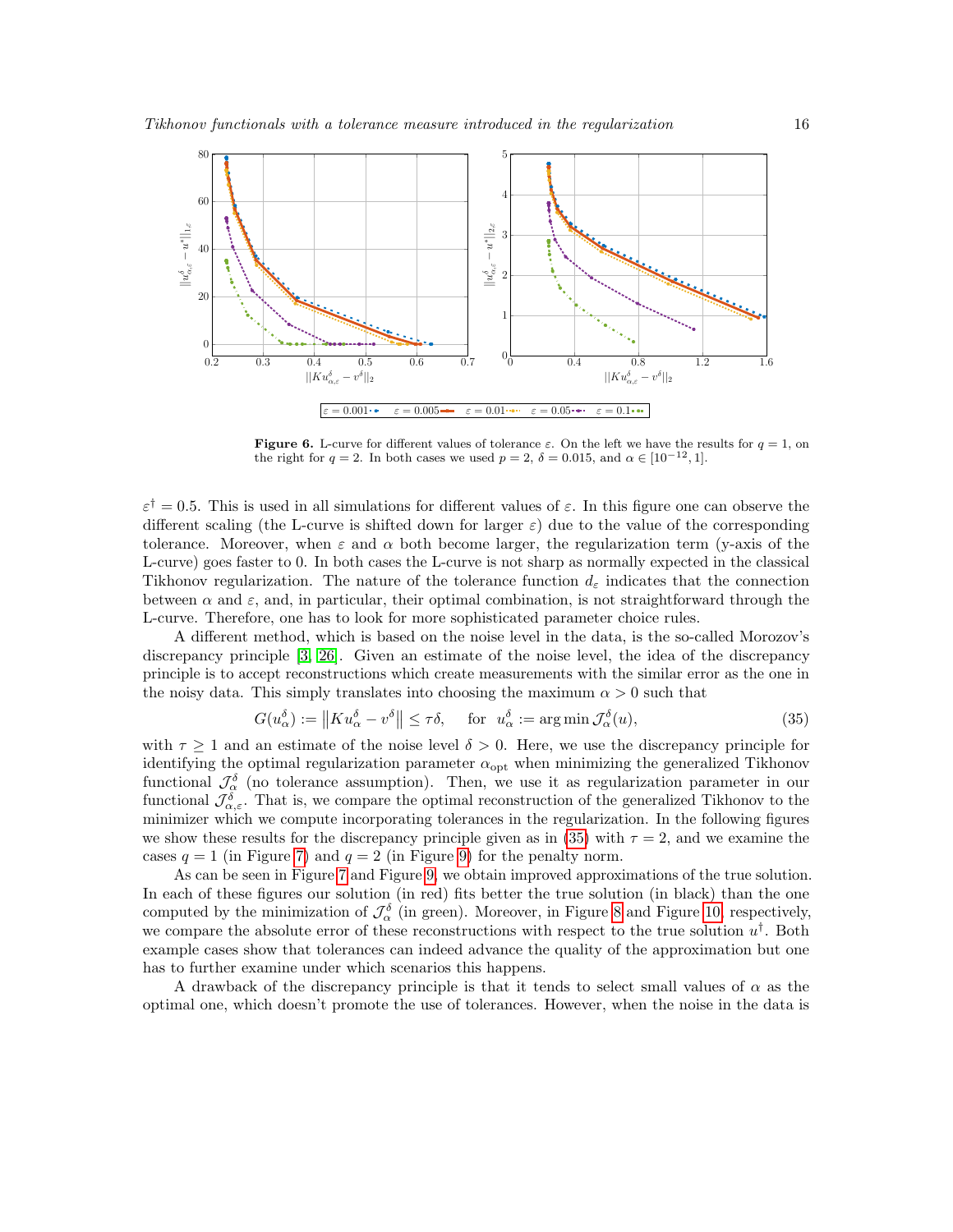

<span id="page-16-0"></span>**Figure 7.** Morozov's discrepancy principle for  $\delta = 0.1$ ,  $\tau = 2$ ,  $\varepsilon = 0.4$  and  $q = 1$ . On the left, the value of  $G(u_{\alpha}^{\delta})$  is plotted for different  $\alpha$  and for the  $\alpha_{\text{opt}} = 0.0011$  (in green). On the right, we plot the reconstructions  $u_{\alpha_{\text{opt}},\varepsilon}^{\delta}$ ,  $u_{\alpha_{\text{opt}}}^{\delta}$  calculated with  $\alpha_{\text{opt}}$  and compare them to  $u^{\dagger}$  and  $u^*$ .



<span id="page-16-1"></span>**Figure 8.** Absolute error of the reconstructions  $u_{\alpha_{\text{opt}},\varepsilon}^{\delta}$  and  $u_{\alpha_{\text{opt}}}^{\delta}$  shown in Figure [7.](#page-16-0)

larger, the use of the discrepancy principle as the parameter choice rule makes the regularization stronger. Especially in the case of  $\varepsilon \geq \delta \geq \alpha$  we obtain better results. This can be seen in both figures. In contrast to the classical regularization, here the tolerances do not allow the reconstruction to rely solely on the reference solution.

The previous results were produced using the optimal regularization parameter for the generalized Tikhonov functional  $\mathcal{J}_{\alpha}^{\delta}$ . However, we can also use the discrepancy principle directly for finding the optimal regularization parameter for our functional  $\mathcal{J}^{\delta}_{\alpha,\varepsilon}$ , i.e., implementing the discrepancy principle

$$
G(u_{\alpha,\varepsilon}^{\delta}) := \|K u_{\alpha,\varepsilon}^{\delta} - v^{\delta}\| \leq \tau\delta, \text{ with } u_{\alpha,\varepsilon}^{\delta} := \arg\min \mathcal{J}_{\alpha,\varepsilon}^{\delta}(u).
$$

This is shown in Figure [11](#page-18-0) where the discrepancy principle was used for finding the optimal regularization parameter  $\alpha_{\text{opt}} = 0.6872$  for  $\tau = 4$ ,  $\varepsilon = 0.5$  and  $q = 2$ . In the right plot of the figure we observe that indeed tolerances enhance the quality of our reconstruction. In Figure [12](#page-18-1) we compare the absolute error of the generalized Tikhonov minimizer and our solution with respect to the ground truth and confirm that our approximation is closer to  $u^{\dagger}$ .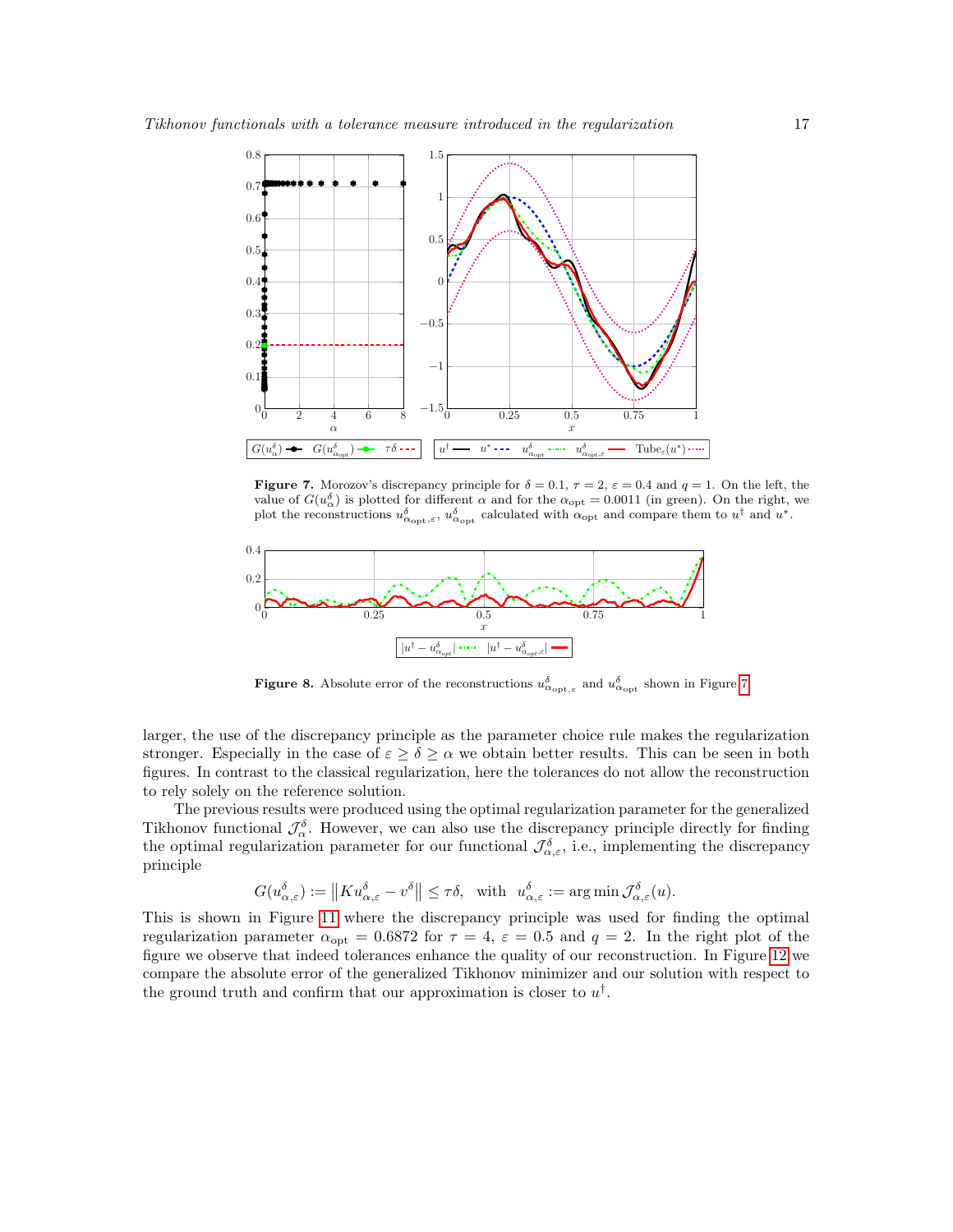

<span id="page-17-0"></span>**Figure 9.** Morozov's discrepancy principle for  $\delta = 0.1$ ,  $\tau = 2$ ,  $\varepsilon = 0.4$  and  $q = 2$ . On the left we have the discrepancy values for different values of  $\alpha$  and the one for  $\alpha_{\rm opt} = 0.0063$  (in green). On the right we plot the reconstructed  $u_{\alpha_{\text{opt}},\varepsilon}^{\delta}$ ,  $u_{\alpha_{\text{opt}}}^{\delta}$  for  $\alpha_{\text{opt}}$  in comparison to  $u^{\dagger}$  and  $u^*$ .



<span id="page-17-1"></span>**Figure 10.** Absolute error of the reconstructions  $u_{\alpha_{\text{opt},\varepsilon}}^{\delta}$  and  $u_{\alpha_{\text{opt}}}^{\delta}$  shown in Figure [9.](#page-17-0)

In the left part of Figure [11,](#page-18-0) we also observe that the values of the discrepancy principle  $G(u_{\alpha,\varepsilon}^{\delta})$ are not monotonically increasing as expected for linear operator problems. This means that the existence of an optimal  $\alpha$  satisfying the discrepancy principle might not be guaranteed [\[1\]](#page-21-19). This phenomenon also indicates that  $\tau$  should be larger than (here we chose  $\tau = 4$ ) so that the discrepancy principle is surely satisfied. These are only some first results on how to choose the regularization parameter when incorporating tolerances. Of course, other strategies can be considered such as a relaxation of the discrepancy principle as proposed in [\[1,](#page-21-19) [28\]](#page-22-8), a generalization of the L-curve [\[2\]](#page-21-24) or other heuristic rules that have been proposed in [\[20\]](#page-21-25). Therefore, this topic is still open for further investigation.

# 5. Remarks on tolerances and sparsity

A question that arises naturally is whether sparse solutions can be promoted when tolerances are incorporated in the regularization term. Sparsity constrained Tikhonov regularization is well-studied, for example in  $[8]$  and  $[15]$ , and often it is imposed with the use of a (weighted)  $\ell^q$ -norm of the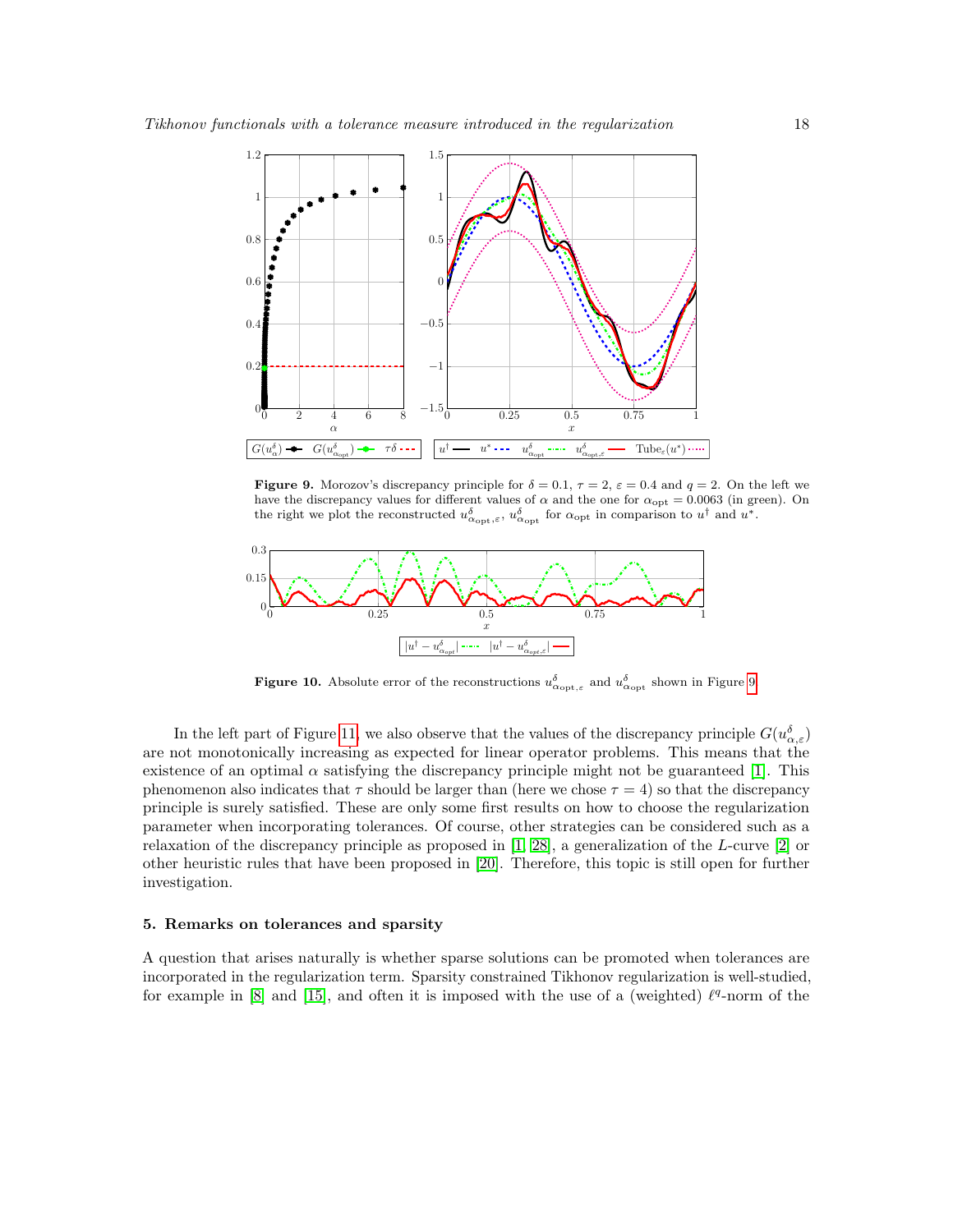

<span id="page-18-0"></span>**Figure 11.** Morozov's discrepancy principle for  $\delta = 0.01$ ,  $\tau = 4$ ,  $\varepsilon = 0.5$  and  $q = 2$ . On the left we have the discrepancy values for different values of  $\alpha$  and the one for  $\alpha_{\rm opt} = 0.6872$  in green. On the right we plot the reconstructed  $u_{\alpha_{\text{opt}},\varepsilon}^{\delta}$  and  $u_{\alpha_{\text{opt}}}^{\delta}$  for  $\alpha_{\text{opt}}$  in comparison to  $u^{\dagger}$  and  $u^*$ .



<span id="page-18-1"></span>**Figure 12.** Absolute error of the reconstructions  $u_{\alpha_{\text{opt},\varepsilon}}^{\delta}$  and  $u_{\alpha_{\text{opt}}}^{\delta}$  shown in Figure [11.](#page-18-0)

coefficients of u with respect to a given orthonormal basis for  $U$ . Here, we examine the possibility of obtaining sparse solutions in our setting with tolerances, too.

The true solution  $u^{\dagger}$  of [\(1\)](#page-0-1) is sparse if there exist only a finite number of non-zero coefficients with respect to the chosen orthonormal basis. Following the classical approach for sparsity, we consider an orthonormal basis  $\{\phi_i\}_{i\in\mathbb{N}}\subset U$  and with coefficients  $c_i^{\varepsilon}:=\langle d_{\varepsilon}(u),\phi_i\rangle$  we define the regularization functional

$$
\mathcal{R}_{q,\varepsilon}(u) = \sum_{i \in \mathbb{N}} |\langle d_{\varepsilon}(u), \phi_i \rangle|^q \quad \text{for} \quad 1 \le q \le 2.
$$

Assuming that the minimization of the generalized Tikhonov functional

$$
\mathcal{J}_{\alpha}^{\delta}(u) = \left\| F(u) - v^{\delta} \right\|^{p} + \alpha \sum_{i \in \mathbb{N}} \left| \langle u, \phi_{i} \rangle \right|^{q}
$$
\n(36)

yields a sparse regularized solution  $u_{\alpha}^{\delta}$ , we investigate if the same is true for the functional

$$
\mathcal{J}_{\alpha,\varepsilon}^{\delta}(u) = \left\| F(u) - v^{\delta} \right\|^{p} + \alpha \sum_{i \in \mathbb{N}} \left| \langle d_{\varepsilon}(u), \phi_{i} \rangle \right|^{q}.
$$
\n(37)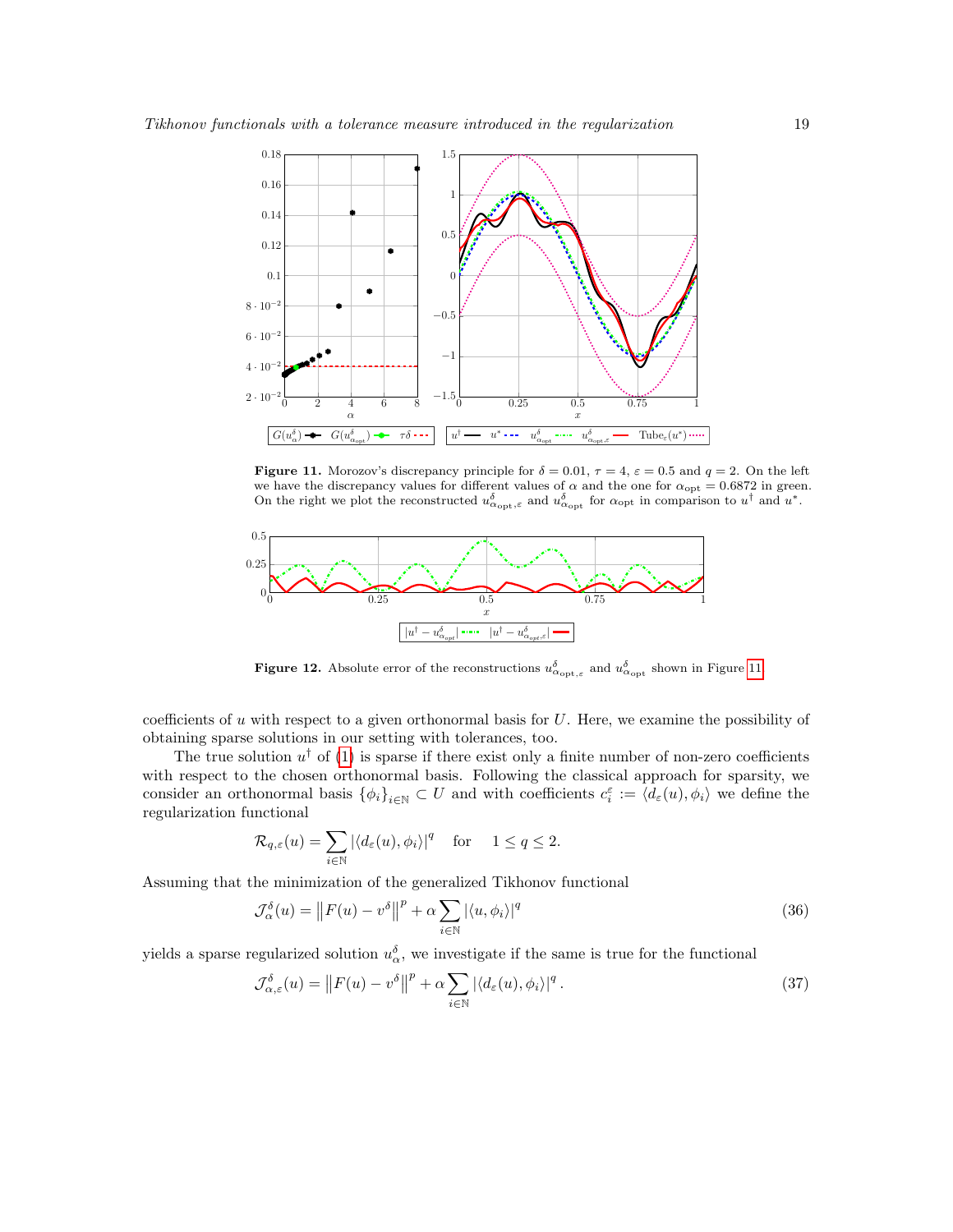This, basically, means that we examine the connection between the coefficients  $c_i := \langle u, \phi_i \rangle$  and  $c_i^{\varepsilon} = \langle d_{\varepsilon}(u), \phi_i \rangle$ . Let us have a look at a coefficient  $c_i^{\varepsilon}$ , it is given as

<span id="page-19-0"></span>
$$
c_i^{\varepsilon} = \langle d_{\varepsilon}(u), \phi_i \rangle = \begin{cases} \langle |u| - \varepsilon, \phi_i \rangle & |u| > \varepsilon \\ 0 & |u| \le \varepsilon \end{cases}
$$
  
= 
$$
\begin{cases} -(\langle u, \phi_i \rangle + \langle \varepsilon, \phi_i \rangle) & u < -\varepsilon \\ 0 & |u| \le \varepsilon \\ \langle u, \phi_i \rangle - \langle \varepsilon, \phi_i \rangle & u > \varepsilon \end{cases}
$$
  
= 
$$
\begin{cases} -(c_i + \langle \varepsilon, \phi_i \rangle) & u < -\varepsilon \\ 0 & |u| \le \varepsilon \\ c_i - \langle \varepsilon, \phi_i \rangle & u > \varepsilon \end{cases}
$$
(38)

Since u and  $d_{\varepsilon}(u)$  can be two functions that differ significantly based on the value of  $\varepsilon$ , they will naturally have different coefficients as well. Therefore, we do not aim to compare the coefficient values but to examine if the application of tolerances can additionally enhance sparsity. The sparsity assumption on the coefficients  $c_i$  is made to confirm if  $c_i^{\varepsilon}$  can be sparse or even, sparser. From the expression in [\(38\)](#page-19-0) it is easy to check that if a coefficient  $c_i$  is zero, it is rather improbable that  $c_i^{\varepsilon}$ will also be zero. For a function that is known to be sparse on the chosen basis, this means that with the tolerance assumption the solution does not remain sparse.

With the above discussion, we conclude that when applying the tolerance function, sparsity is lost as some of the initially inactive coefficients most likely are shifted away from zero. To illustrate this effect, we present a simple example.

## 5.1. Example

We assume the function  $u(t) = \sin(t)$  with  $t \in [-2\pi, 2\pi]$  and we consider the Fourier basis, which is commonly used for the approximation of  $2\pi$ -periodic functions. We apply the  $\varepsilon$ -insensitive distance on u and then compute the Fourier approximations of u and  $d_{\varepsilon}(u)$  using the Fourier series expansion. Our aim is to examine the sparsity of the computed Fourier coefficients. In our example we use a constant tolerance area around zero denoted by Tube<sub> $\varepsilon$ </sub>(0) = { $t \in [-2\pi, 2\pi]$  s.t.  $-\varepsilon \leq y(t) \leq \varepsilon$ }. Moreover, we know that the Fourier approximation of the sine function has only one non-zero coefficient, which is equal to 1.

In Figure [13a,](#page-20-0) we plot the graphs of u and  $d_{\varepsilon}(u)$  as well as the tolerance area which is shaded in pink. We symbolize the Fourier approximations  $\hat{u}, \hat{d}_{\varepsilon}(u)$  and denote their Fourier coefficients by  $\alpha_n, \beta_n$  and  $\alpha_n^{\varepsilon}, \beta_n^{\varepsilon}$ , respectively. Figure [13b](#page-20-1) shows the computed Fourier coefficients using the first 20 terms in the Fourier series. The figure illustrates what was previously mentioned, namely, that the approximation of the sine function has only one non-zero Fourier coefficient while for approximating  $d_{\varepsilon}(u)$  there are more non-zero coefficients, which indicates that  $d_{\varepsilon}$  is not sparse in u.

The fact that the tolerance function is does not promote sparse reconstructions does not necessarily mean that our approach cannot prove useful. Moreover, when sparsity is required one can adopt an alternative approach by following the idea of the elastic net regularization, see for instance [\[21,](#page-21-26) [31,](#page-22-9) [38\]](#page-22-10). By doing so, both tolerances and sparsity constraints can be taken into account in the solution.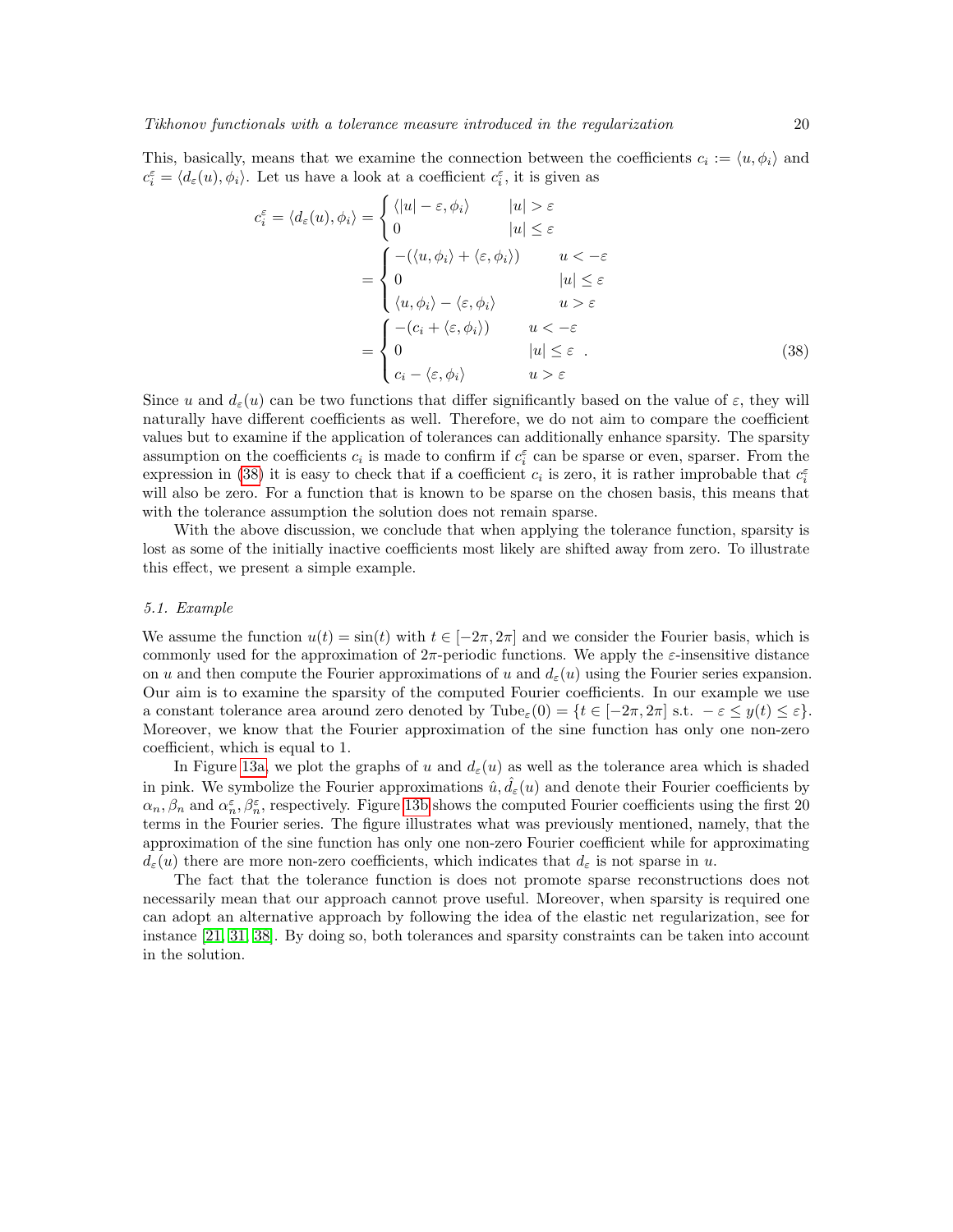<span id="page-20-0"></span>

<span id="page-20-1"></span>**Figure 13.** The functions u and  $d_{\varepsilon}(u)$  plotted together with a constant tolerance area defined for  $\varepsilon = 0.75$  are shown in (a). The first 20 coefficients from the Fourier approximations of u and  $d_{\varepsilon}(u)$  are shown in (b).

# 6. Conclusion

In this paper we discuss a modified Tikhonov functional with tolerances in the regularization term that allow for small deviations to be included in the solution. The existence, stability and weak convergence of minimizers for this functional is proved, as well as the well-posedness of minimizers when the tolerances converge to zero, that is, when returning to the generalized Tikhonov approach. In addition, we provide convergence rates of the minimizers in the Bregman distance.

The theoretical analysis is followed by numerical results on an academic example. These results confirm that improved reconstructions are possible when tolerances are used in the regularization term. We also discuss parameter choice rules that can be used in combination with the appropriate tolerances for better fitting the true solution. As our approach is rather new, the parameter choice rules need to be further investigated in order to clarify what best fits our framework.

Depending on the problem in hand, the structure of the solution may not need to be sparse. In this case, our approach is valid as its well-posedness is proved. On the other hand, if sparsity is required, we can still achieve it by introducing an  $\ell^1$ -norm penalty term in our functional. This approach is motivated by the elastic net regularization that has previously been used in [\[21,](#page-21-26) [31,](#page-22-9) [38\]](#page-22-10). In this work the authors use a second penalty term (in the  $\ell^2$ -norm) to their sparsity-promoting Tikhonov functional in order to guarantee stability. The idea of adapting our functional to the elastic-net approach is a topic of further consideration and future work.

## Acknowledgments

The authors gratefully acknowledge financial support by the German Research Foundation (DFG) within the framework of RTG 2224/1 " $\pi^3$ : Parameter Identification — Analysis, Algorithms, Applications". The authors also wish to thank Phil Gralla for providing the subgradient algorithm that was used for the minimization of the functional in the numerical examples.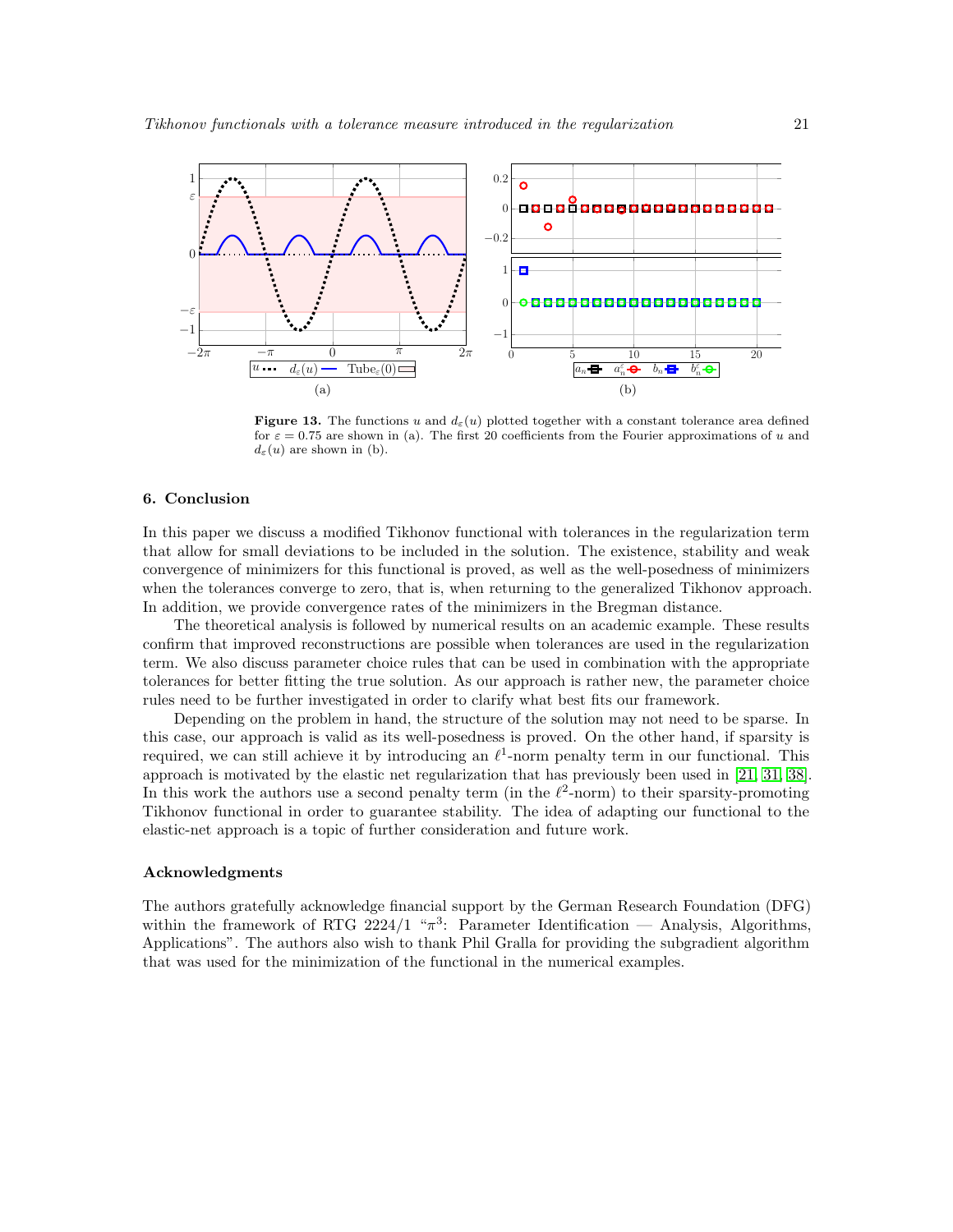#### References

- <span id="page-21-19"></span>[1] S Anzengruber and R Ramlau. Morozov's discrepancy principle for Tikhonov-type functionals with nonlinear operators. Inverse Problems, 26:025001, 12 2009.
- <span id="page-21-24"></span>[2] M Belge, M E Kilmer, and E L Miller. Efficient determination of multiple regularization parameters in a generalized L-curve framework. Inverse Problems, 18(4):1161–1183, jul 2002.
- <span id="page-21-22"></span>[3] T Bonesky. Morozov's discrepancy principle and Tikhonov-type functionals. Inverse Problems, 25(1):015015, dec 2008.
- <span id="page-21-0"></span>[4] T Bonesky, K Kazimierski, P Maass, F Schöpfer, and T Schuster. Minimization of Tikhonov functionals in Banach spaces. Abstract and Applied Analysis, 2008, 01 2008.
- <span id="page-21-6"></span>[5] K Bredies, D A Lorenz, and P Maass. A generalized conditional gradient method and its connection to an iterative shrinkage method. Computational Optimization and Applications, 42(2):173–193, 2009.
- <span id="page-21-14"></span>[6] M Burger and S Osher. Convergence rates of convex variational regularization. Inverse Problems, 20(5):1411–1421, jul 2004.
- <span id="page-21-13"></span>[7] C Cortes and V Vapnik. Support-vector networks. In *Machine Learning*, pages 273–297, 1995.
- <span id="page-21-7"></span>[8] I Daubechies, M Defrise, and C De Mol. An iterative thresholding algorithm for linear inverse problems with a sparsity constrain. Communications on Pure and Applied Mathematics, 57:1413–1457, 11 2004.
- <span id="page-21-1"></span>[9] H W Engl, M Hanke, and A Neubauer. Regularization of inverse problems. Springer Netherlands, 01 1996.
- <span id="page-21-15"></span>[10] H W Engl, K Kunisch, and A Neubauer. Convergence rates for Tikhonov regularisation of non-linear ill-posed problems. Inverse Problems, 5(4):523–540, aug 1989.
- <span id="page-21-8"></span>[11] P Gralla, P Maass, and I Piotrowska-Kurczewski. Inverse problems with ε-insensitive distances for discrepancy measurements in  $L_p$ -spaces and its application for signal and image processing. Submitted in Inverse Problems, 2020.
- <span id="page-21-9"></span>[12] P Gralla, I Piotrowska, D Rippel, M Lütjen, and P Maass. Inverting prediction models in micro production for process design. In 5th International Conference On New Forming Technology, 18.09.-21.09.2018, Bremen, Deutschland, volume 190, 2018.
- <span id="page-21-10"></span>[13] P Gralla, I Piotrowska-Kurczewski, and P Maass. Tikhonov functionals incorporating tolerances. PAMM, 17(1):703–704, 2018.
- <span id="page-21-17"></span>[14] M Grasmair. Generalized Bregman distances and convergence rates for non-convex regularization methods. Inverse Problems, 26(11):115014, oct 2010.
- <span id="page-21-2"></span>[15] M Grasmair, M Haltmeier, and O Scherzer. Sparse regularization with  $l<sup>q</sup>$  penalty term. Inverse Problems, 24(5):055020, 2008.
- <span id="page-21-21"></span>[16] P C Hansen. The L-curve and its use in the numerical treatment of inverse problems. In in Computational Inverse Problems in Electrocardiology, ed. P. Johnston, Advances in Computational Bioengineering, pages 119–142. WIT Press, 2000.
- <span id="page-21-3"></span>[17] B Hofmann, B Kaltenbacher, C Pöschl, and O Scherzer. A convergence rates result for Tikhonov regularization in Banach spaces with non-smooth operators. Inverse Problems, 23:987, 04 2007.
- <span id="page-21-18"></span>[18] B Hofmann and M Yamamoto. On the interplay of source conditions and variational inequalities for nonlinear ill-posed problems. Applicable Analysis, 89(11):1705–1727, 2010.
- <span id="page-21-20"></span>[19] K Ito, B Jin, and J Zou. A new choice rule for regularization parameters in Tikhonov regularization. Applicable Analysis, 90:1521–1544, 10 2011.
- <span id="page-21-25"></span>[20] B Jin and D A Lorenz. Heuristic parameter-choice rules for convex variational regularization based on error estimates. SIAM Journal on Numerical Analysis, 48(3):12081229, Jan 2010.
- <span id="page-21-26"></span>[21] B Jin, D A Lorenz, and S Schiffler. Elastic-net regularization: error estimates and active set methods. Inverse
- <span id="page-21-4"></span>*Problems*, 25(11):115022, 2009.<br>[22] B Jin and P Maass. Sparsity Sparsity regularization for parameter identification problems. Inverse Problems, 28(12):123001, 2012.
- <span id="page-21-5"></span>[23] B Kaltenbacher, A Neubauer, and O Scherzer. Iterative regularization methods for nonlinear ill-posed problems, volume 6. Walter de Gruyter, 2008.
- <span id="page-21-11"></span>[24] J Krebs. Support vector regression for the solution of linear integral equations. Inverse Problems, 27(6):065007, 2011.
- <span id="page-21-16"></span>[25] D A Lorenz. Convergence rates and source conditions for Tikhonov regularization with sparsity constraints. Journal of Inverse and Ill-posed Problems, 16(5), Jan 2008.
- <span id="page-21-23"></span>[26] V A Morozov. On the solution of functional equations by the method of regularization. *Doklady Mathematics*, 7(3):414 –417, 1966.
- <span id="page-21-12"></span>[27] D Otero Baguer, I Piotrowska, and P Maass. Inverse problems in designing new structural materials. In 7th International Conference on High Performance Scientific Computing, 19.03-23.03.2018, Hanoi, Vietnam, 2018.